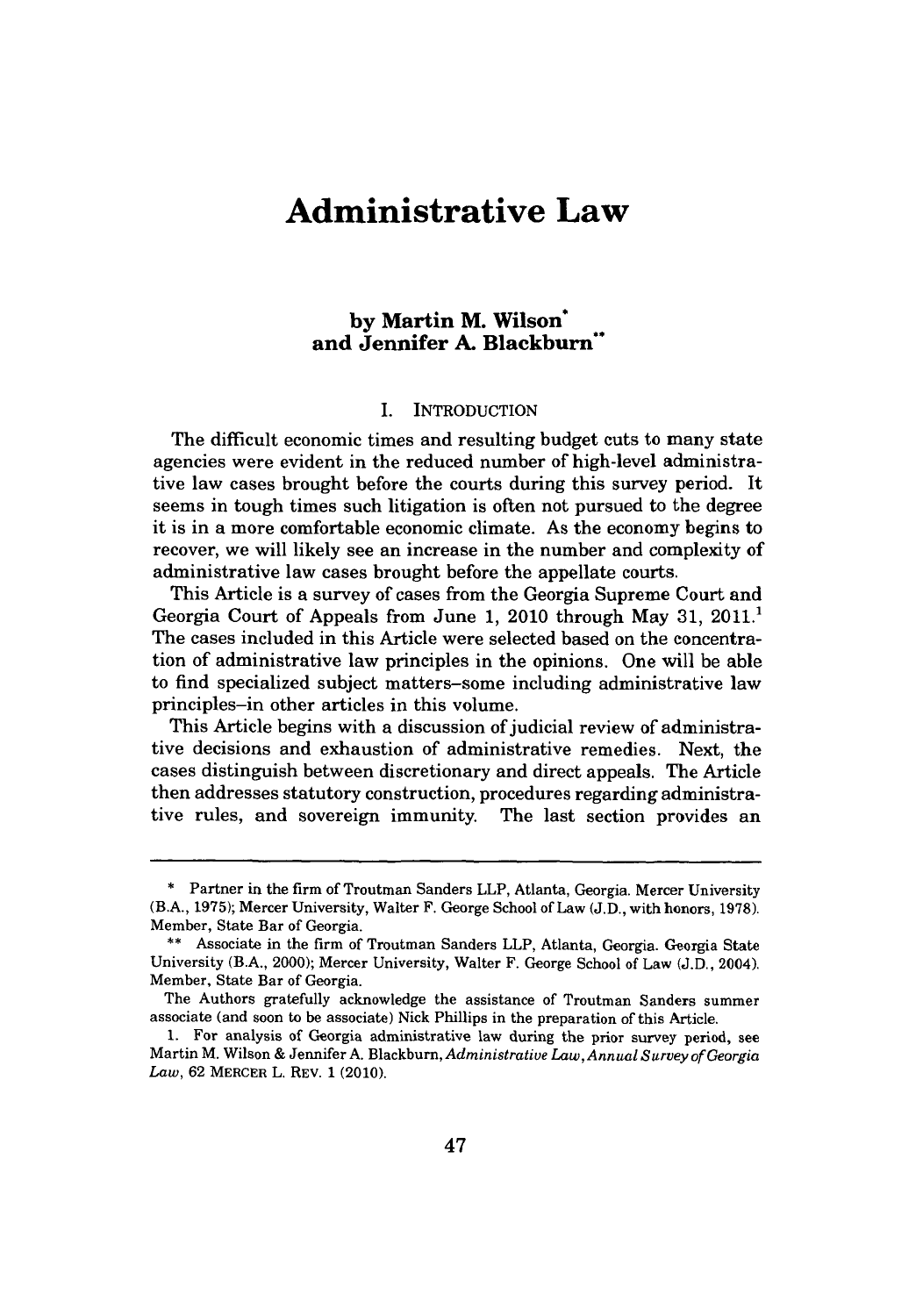enumeration of legislation adding, subtracting, and dividing administrative agencies as passed during the 2011 regular session of the Georgia General Assembly.

# **II.** JuDICIAL REVIEW OF **AN** AGENCY DECISION

This section addresses the judicial review of an administrative decision and focuses on the well-established "any evidence" rule, which requires the reviewing court to "defer to the agency's judgment regarding the weight of the evidence and affirm the [agency's] findings if supported **by** any evidence."<sup>2</sup> An exception exists where the agency's decision is determined to be arbitrary and capricious.' However, as the Georgia Court of Appeals recognized in *Professional Standards Commission v. Adams,'* this exception has very limited application.' The superior court is required to defer to an agency decision where it is supported **by** any evidence and may "not substitute its [own] judgment for that of the agency as to the weight of the evidence on questions of fact.<sup> $\frac{1}{100}$ </sup> Only where the agency determination is arbitrary and capricious may the court revoke or modify that decision.' To be arbitrary and capricious the determination must lack a rational basis.'

In *Adams,* the superior court affirmed the agency's determination that a principal violated Standard **10** of the Code of Ethics for Educators' but reversed the revocation of her educator's certificate, finding the agency had arbitrarily and capriciously revoked the principal's certificate out of retaliation over her appeal.<sup>10</sup> However, the court of appeals held that no evidence in the record supported such a finding." Instead, the record demonstrated that, following the administrative law judge's hearing, the agency rationally determined the principal's conduct was far more severe than it had originally believed.<sup>12</sup> The principal's conduct justified an increased sanction, which is permitted under Georgia law.<sup>13</sup>

**8.** *Id.*

**10. 306** Ga. **App.** at 345-46, **702 S.E.2d** at **678.**

<sup>2.</sup> Profl Standards Comm'n v. Adams, **306** Ga. **App.** 343, 346, **702 S.E.2d 675, 678** (2010) (citing Bd. of Regents of the Univ. Sys. of Ga. v. Hogan, **298** Ga. **App.** 454, 454, **680 S.E.2d 518, 520 (2009)).**

**<sup>3.</sup>** *Id.*

<sup>4.</sup> **306** Ga. **App.** 343, **702 S.E.2d 675** (2010).

**<sup>5.</sup>** *See id.* at 346, **702 S.E.2d** at **678.**

*<sup>6.</sup> Id.* (internal quotation marks omitted); **O.C.G.A. § 50-13-19(h) (2009).**

*<sup>7.</sup> Adams,* **306** Ga. **App.** at 346, **702 S.E.2d** at **678.**

**<sup>9.</sup> GA.** COMP. R. **&** REGS. **505-6-.01(3)(j) (2009).**

**<sup>11.</sup>** *Id.* at 347-48, **702 S.E.2d** at **679.**

<sup>12.</sup> *Id.* at 346-47, **702 S.E.2d** at **678-79.**

**<sup>13.</sup>** *Id.*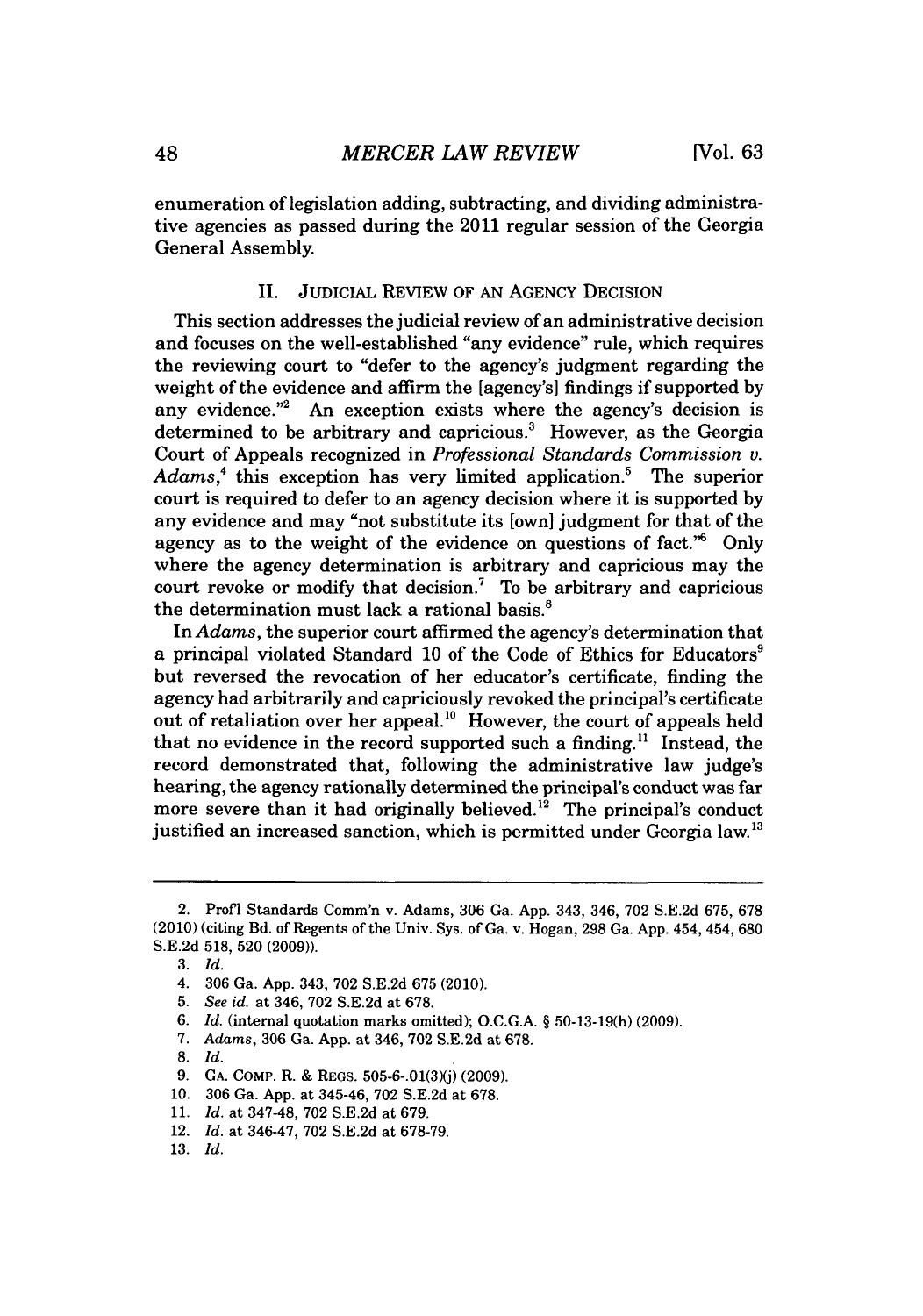Because there was evidence in the record to support the agency's determination and a rational basis for the sanction imposed, the superior court exceeded its authority in overturning the agency's decision and the order was reversed. **<sup>14</sup>**

In *City of Atlanta v. Starship Enterprises of Atlanta, Inc.,'"* the superior court applied the proper standard of review but erred in its application of that standard.<sup>16</sup> The board of zoning adjustment affirmed the city's revocation of Starship Enterprises' building permit, finding the nonconforming use as an adult business had been interrupted **by** a permitted use as a used furniture store and therefore could not be resumed. The superior court reversed the board's decision and ordered that the building permit be reinstated. **<sup>17</sup>**

While the superior court recognized the any evidence standard as the proper standard of review, the court incorrectly applied the standard **by** determining that the board presented "'no evidence at all' in support of its finding of an intervening use."<sup>18</sup> The record contained testimony from residents regarding the removal of old signs, installation of new signs, and "what appeared to be commerce going on at that location" for approximately six months." Such testimony clearly satisfied the any evidence standard, and the court of appeals reversed the superior court's judgment.<sup>20</sup>

Surprisingly, in the next case, the court of appeals was required to clarify the common understanding that the any evidence rule only applies to cases "involv[ing] rules or regulations promulgated **by** administrative agencies or entities performing non-profit governmental functions **. . . ."** In *Savannah Cemetery Group, Inc. v. DePue-Wilbert Vault*  $Co.$ <sup>22</sup> the cemetery group argued that, since evidence was presented at trial to show that a rule the group implemented was reasonable, the superior court was required to uphold such rule prohibiting the use of concrete burial vaults in its cemeteries. $23$ However, the cemetery group's reliance on the any evidence rule was

<sup>14.</sup> *Id.* at 348, **702 S.E.2d** at **679.**

**<sup>15. 308</sup>** Ga. **App. 700, 708 S.E.2d 538** (2011).

**<sup>16.</sup>** *Id.* at **701, 708 S.E.2d** at **539.**

**<sup>17.</sup>** *Id.* at **700-01, 708 S.E.2d** at **538.**

**<sup>18.</sup>** *Id.* at **701, 708 S.E.2d** at **539.**

**<sup>19.</sup>** *Id.* (internal quotation marks omitted).

<sup>20.</sup> *Id.* at **702, 708 S.E.2d** at **539.**

<sup>21.</sup> Savannah Cemetery Grp., Inc. v. DePue-Wilbert Vault Co., **307** Ga. **App. 206, 209,**

<sup>704</sup> **S.E.2d 858,** 864 (2010).

<sup>22.</sup> **307** Ga. **App. 206,** 704 **S.E.2d 858** (2010).

**<sup>23.</sup>** *Id.* at **209,** 704 **S.E.2d** at **863.**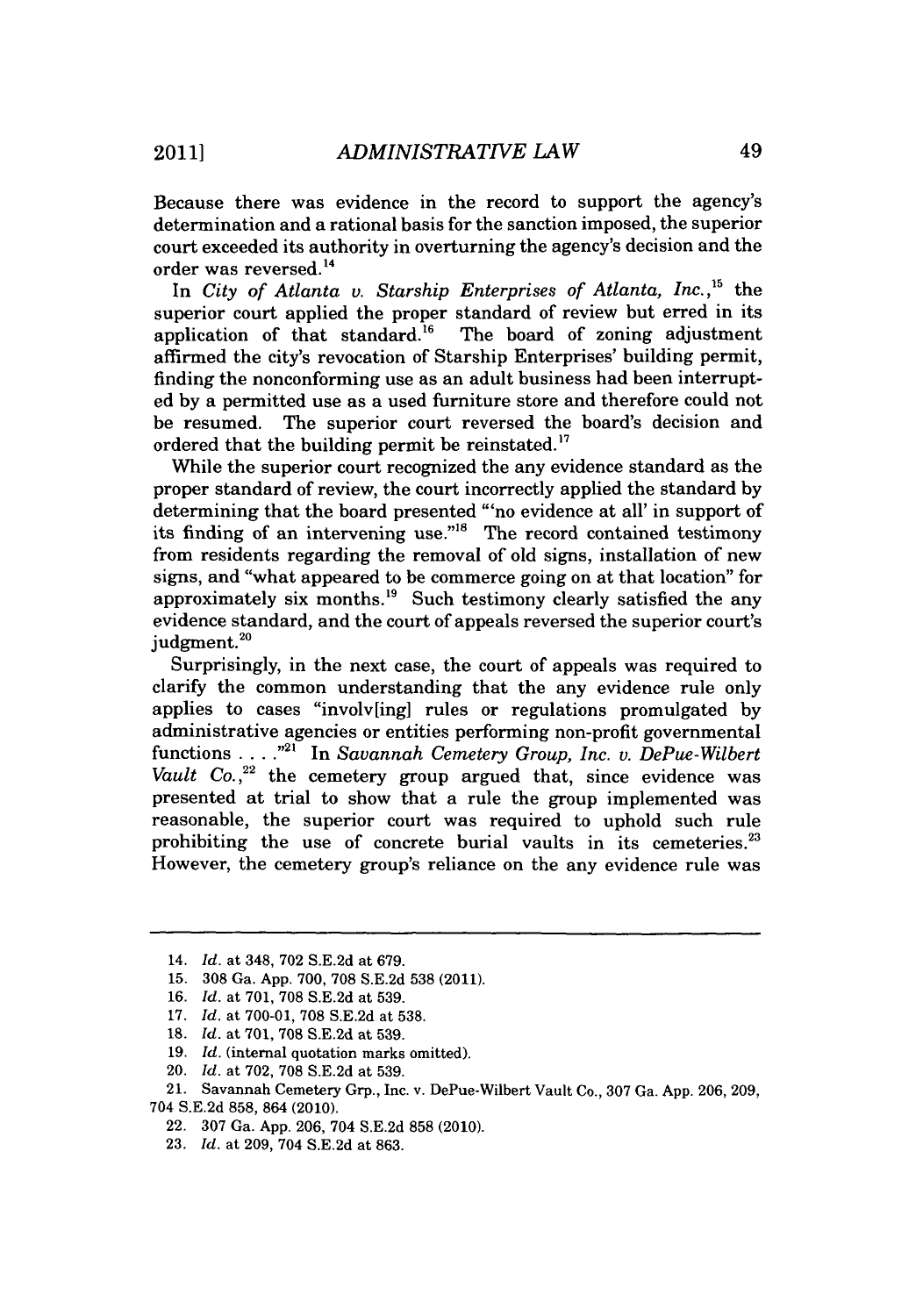misplaced since it was a private, for-profit business.<sup>24</sup> Accordingly, the court of appeals held that "the cemetery group's rule was not entitled to the deference afforded a rule promulgated **by** administrative agencies or governmental entities."25

In the next case, the Georgia Supreme Court determined that, under section **50-13-19(h)** of the Official Code of Georgia Annotated **(O.C.G.- A. ),26** the superior court does not have the power to enjoin an agency from exercising its discretion and is instead limited to reviewing the action after the agency exercises its discretion.<sup>27</sup> In Scarborough v. *Hunter*,<sup>28</sup> the superior court issued a temporary restraining order preventing the board of commissioners from holding a hearing or taking a vote on the abandonment of a public road.<sup>29</sup> Georgia law provides counties with the discretion to abandon former public roads when such abandonment is in the best interest of the public.<sup>30</sup> Because the county did not have the necessary funds to maintain the road, the board determined that abandonment was in the county's best interest.<sup>31</sup>

**O.C.G.A.** *§* **50-13-19(h)** provides that "Itihe court shall not substitute its judgment for that of the agency as to the weight of the evidence on questions of fact. The court may affirm the decision of the agency or remand the case for further proceedings."<sup>32</sup> The statute clearly does not give the superior court power to enjoin an agency's discretion.<sup>33</sup> Instead, it indicates that the superior court's duty is to review the agency's decision "after [it] exercises its discretion, not prevent the [agency] from using its discretion at all."34 Because the superior court "put the cart before the horse" in granting the temporary restraining order, the judgment was reversed.

### III. EXHAUSTION OF ADMINISTRATIVE REMEDIES

The next case also analyzes **O.C.G.A.** *§* **50-13-19,36** but with the focus on standing to seek judicial review of an agency decision. In *Fulton*

- **29.** *Id.* at **688, 706 S.E.2d** at **651.**
- **30.** *See* **O.C.G.A.** *§* **32-7-2(b)(1) (1995 &** Supp. 2011).
- **31.** *Scarborough,* **288** Ga. at **688-89, 706 S.E.2d** at **651.**
- **32. O.C.G.A.** *§* **50-13-19(h).**
- **33.** *Scarborough,* **288** Ga. at **689, 706 S.E.2d** at **652.**
- 34. *Id.*
- **35.** *Id.* at **690, 706 S.E.2d** at **652.**
- **36. O.C.G.A.** *§* **50-13-19 (2009).**

<sup>24.</sup> *Id.* at **209-10,** 704 **S.E.2d** at 864.

**<sup>25.</sup>** *Id.* at 210, 704 **S.E.2d** at 864.

**<sup>26.</sup> O.C.G.A.** *§* **50-13-19(h) (2009).**

**<sup>27.</sup>** Scarborough v. Hunter, **288** Ga. **687, 689, 706 S.E.2d 650, 652** (2011).

**<sup>28. 288</sup>** Ga. **687, 706 S.E.2d 650** (2011).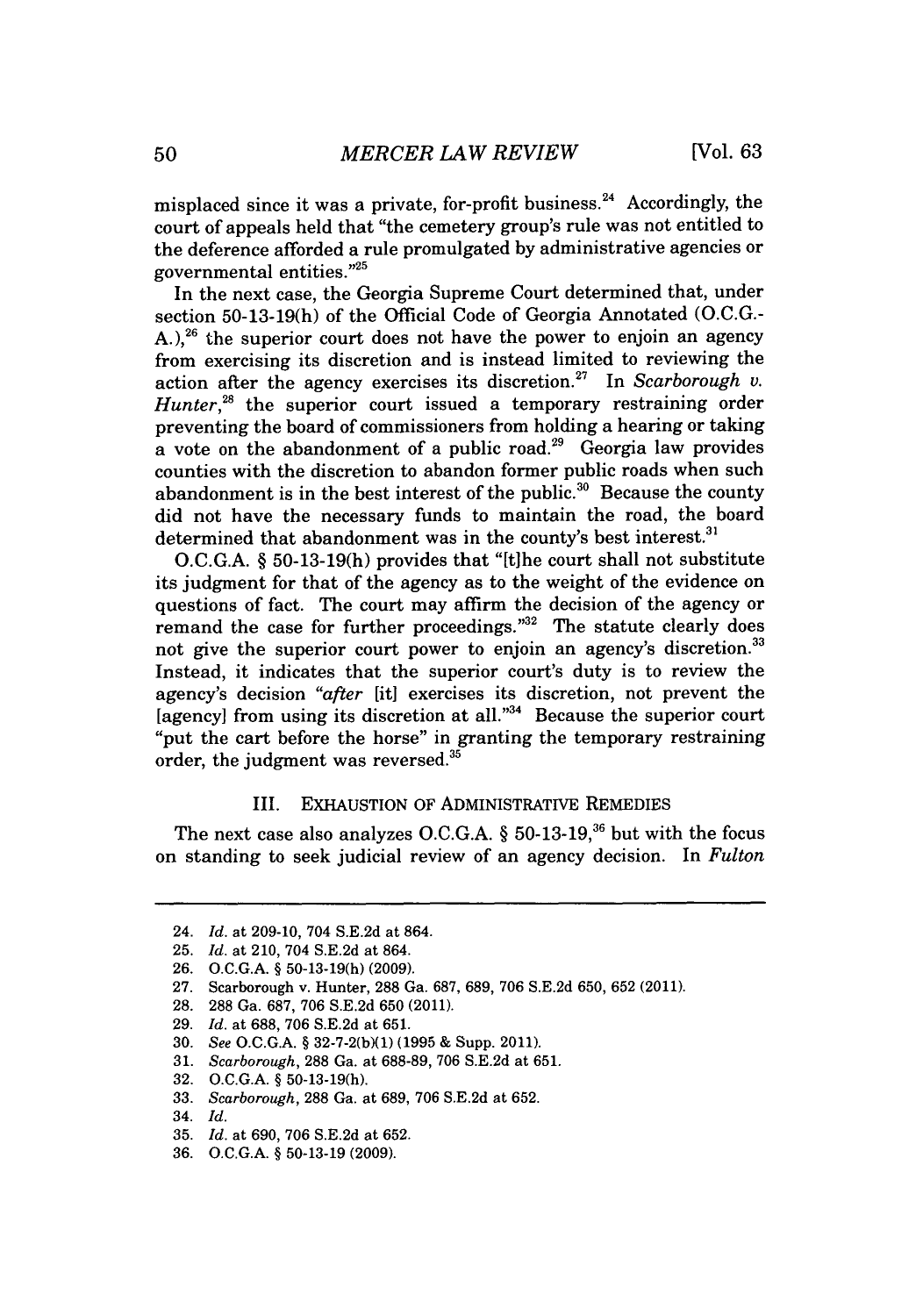*County Taxpayers Foundation, Inc. v. Georgia Public Service Commission,"* the Fulton County Taxpayers Foundation (Foundation) asserted that the superior court improperly determined that the Foundation lacked standing to seek judicial review of a Public Service Commission **(PSC)** certification order." Under **O.C.G.A. §** 50-13-19(a), two requirements must be met to seek judicial review of an agency decision: **(1)** "a person must have exhausted all administrative remedies available within the agency and [(2) the person] [must be] aggrieved **by** a final decision in a contested case **. . . .""**

While the Foundation was aggrieved **by** the PSC's certification order because their status as Georgia Power customers would be impacted **by** an increase in the utility rate, the superior court determined they had not exhausted all administrative remedies available to them through the **PSC.40** The Foundation should have applied for "intervention status in the proceedings conducted **by** the **PSC** on Georgia Power's application for certification within **30** days following the first published notice of the proceeding."<sup>41</sup> Although the Foundation sought to intervene, they did not do so until eight months after notice of the proceeding was published.<sup>42</sup> Because the Foundation failed to "file a timely application to intervene, they [did] not satisflyl the first requirement of **[O.C.G.A.]**  $§ 50-13-19(a)$ " and therefore lacked standing to seek judicial review.<sup>43</sup>

Timely filing was also an issue in *Hall County Board of Tax Assessors v. Avalon Hills Partners, LLC*,<sup>44</sup> where the Georgia Court of Appeals held that Avalon Hills Partners, **LLC (LLC)** did not file a timely appeal with the Board of Equalization, as required under **O.C.G.A. §** 48-5- **311,45** and thus failed to exhaust its administrative remedies." The **LLC** attempted to appeal their **2009** tax assessments **by** submitting letters to the Board requesting reduced assessments prior to receiving actual notice of the **2009** tax assessments. The Board assessment notices clearly stated that the property owner had the right to file an appeal with the Board of Equalization **by** written notice within thirty

**<sup>37. 287</sup>** Ga. **876, 700 S.E.2d** 554 (2010).

**<sup>38.</sup>** *Id. at* **878, 700 S.E.2d** at **556.**

**<sup>39.</sup>** *Fulton Cnty. Taxpayers Found., Inc.,* **287** Ga. at **878, 700 S.E.2d** at **556** (second alteration in original) (internal quotations omitted); **O.C.G.A.** *§* 50-13-19(a).

<sup>40.</sup> *Fulton Cnty. Taxpayers Found., Inc.,* **287** Ga. at **878, 700 S.E.2d** at **556.**

<sup>41.</sup> *Id.* at 879, 700 **S.E.2d** at 556 (internal quotation marks omitted); **O.C.G.A.** *§* 46-2- 59(c) (2004).

<sup>42.</sup> *Fulton Cnty. Taxpayers Found., Inc.,* **287** Ga. at **879, 700 S.E.2d** at **557.**

<sup>43.</sup> *Id.* at **880, 700 S.E.2d** at **557.**

<sup>44.</sup> **307** Ga. **App. 520, 705 S.E.2d** 674 (2010).

<sup>45.</sup> **O.C.G.A.** *§* **48-5-311** (2010).

<sup>46.</sup> *Avalon Hills,* **307** Ga. **App.** at **520-21, 705 S.E.2d** at **674-75.**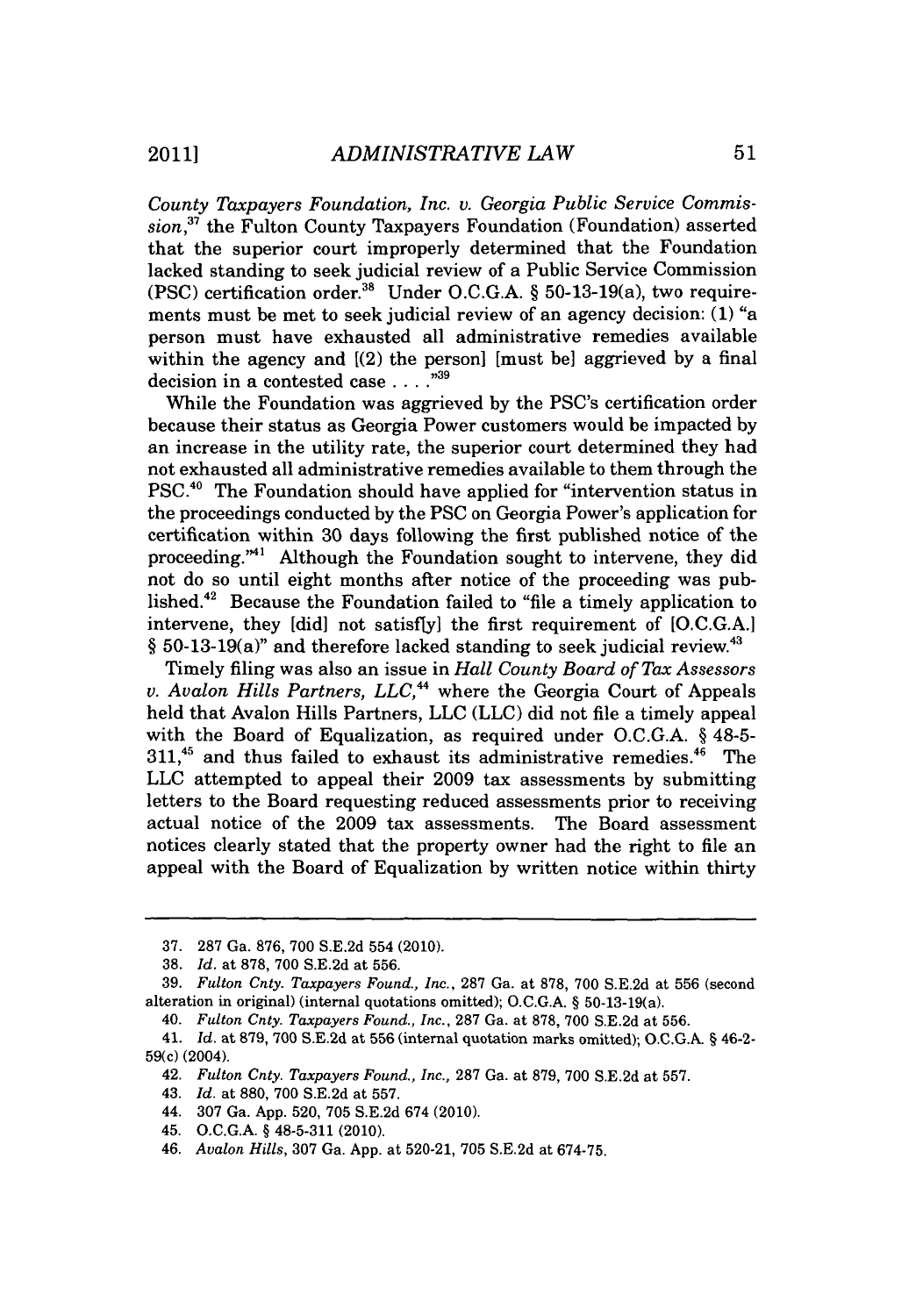days of notice or the right to appeal would be lost. The **LLC** never provided such written notice.<sup>47</sup> Despite this failure to provide proper notice, the **LLC** was granted a hearing before the Board of Equalization where it was decided there would be "No Change" to the **2009** valuations.48 The **LLC** then appealed to the superior court arguing that the letters submitted before the assessment notices were mailed should nonetheless serve as substitutes for the statutory notice requirement.<sup>49</sup>

On interlocutory appeal, the court of appeals determined that "the failure to file timely a notice of appeal extinguished the taxpayers' right to appeal, even though the taxpayers had indicated disagreement with valuations before receiving the formal notices of assessment."<sup>50</sup> Much like the facts of this case, in *Peagler v. Georgetown Associates*<sup>51</sup> taxpayers submitted a written request to discuss the proposed valuations of their properties prior to the issuance of the formal notices of assessment from the Board of Tax Assessors. The taxpayers then failed to file a timely appeal from such notices of assessment once they were received.52 The Georgia Supreme Court determined that the taxpayers' prior communication did not excuse them from complying with the statutory requirements for filing a notice of appeal from the formal notice of assessment issued **by** the Board of Tax Assessors.

Similarly, in *Avalon Hills,* the letters submitted before the assessment notices were mailed did not excuse the **LLC** from complying with the statutory requirement that a taxpayer mail or file a notice of appeal within thirty days.<sup>54</sup> As such, the court of appeals held that the LLC failed to exhaust its administrative remedies and that the superior court lacked subject matter jurisdiction to decide the appeal.<sup>55</sup>

## IV. DISCRETIONARY VERSUS DIRECT **APPEALS**

This section compares discretionary and direct appeals and determinations of when each is required. The first case, *Worley v. Peachtree City,"* involved both a zoning action, which is the review of an agency decision and therefore requires a discretionary appeal, and an annex-

*<sup>47.</sup> Id.* at **521, 705 S.E.2d** at **675.**

**<sup>48.</sup>** *Id.*

*<sup>49.</sup> Id.* at **523, 705 S.E.2d** at **676.**

**<sup>50.</sup>** *Id.* at 524, **705 S.E.2d** at **677** (citing Peagler v. Georgetown Assocs., **232** Ga. **848, 848, 209 S.E.2d 186, 186** (1974)).

**<sup>51. 232</sup>** Ga. **848, 209 S.E.2d 186** (1974).

**<sup>52.</sup>** *Id.* at **848, 209 S.E.2d** at **186.**

**<sup>53.</sup>** *Id.*

<sup>54.</sup> **307** Ga. **App.** at 524, **705 S.E.2d** at **677.**

**<sup>55.</sup>** *Id.* at **520-21, 705 S.E.2d** at **675.**

**<sup>56. 305</sup>** Ga. **App. 118, 699 S.E.2d** 94 (2010).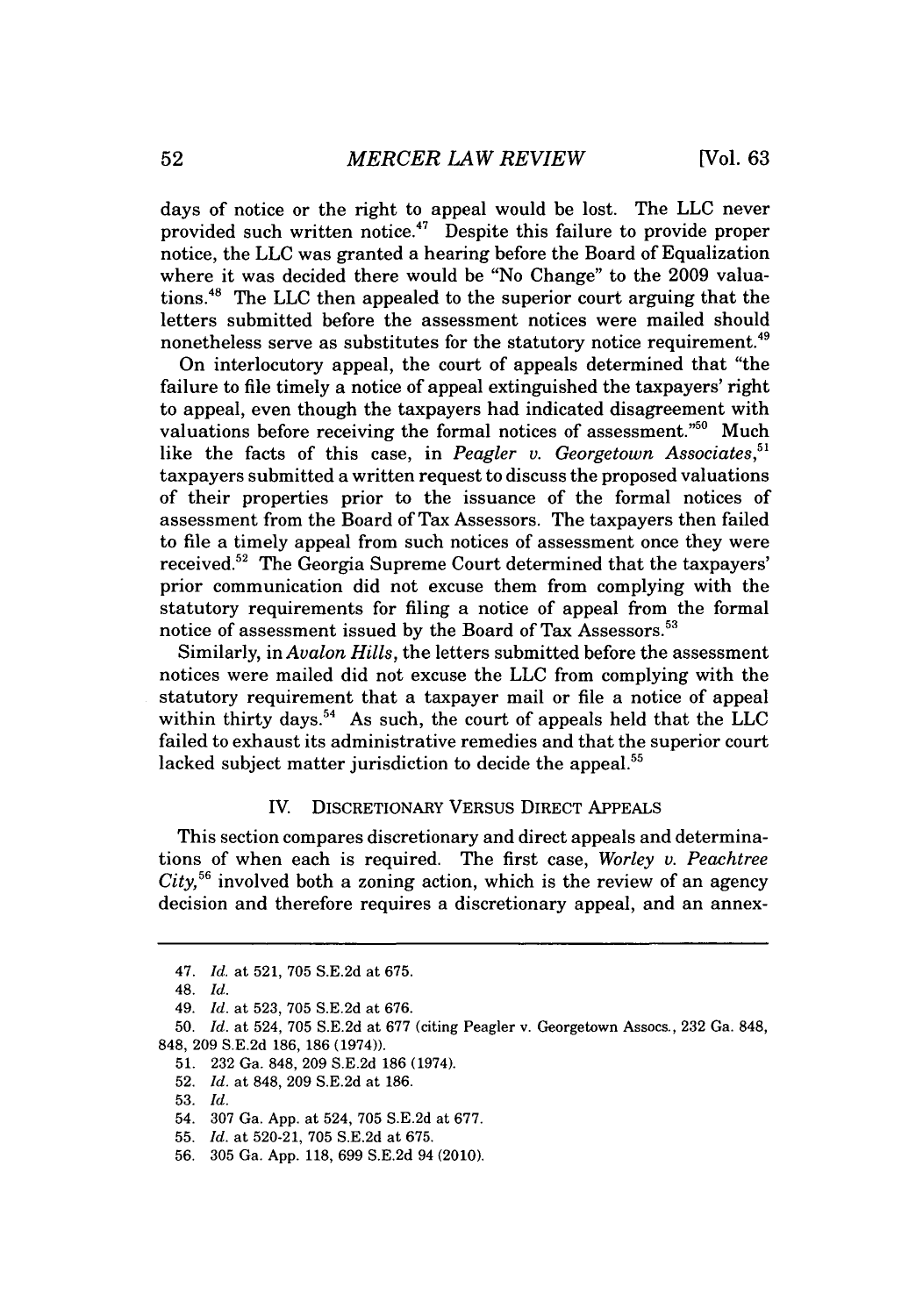ation challenge, which is routinely heard on direct appeal. In its motion to dismiss, the city argued that the zoning action could only be heard **by** discretionary appeal.<sup>57</sup>

Where "the underlying subject matter of an appeal involves claims with independent standing, one of which is subject to the discretionary appeal statute and one of which is directly appealable, a party may file a direct appeal and the appellate courts have jurisdiction to address both claims."<sup>58</sup> Because Worley's claim involved an annexation claim in addition to the zoning challenge, the annexation claim had independent standing for the direct appeal.<sup>59</sup> Accordingly, jurisdiction was established and the city's motion to dismiss was denied. $60$ 

In *Fulton County v. T-Mobile South, LLC*,<sup>61</sup> T-Mobile asserted that the county's denial of a tax refund request constituted an administrative decision; thus, pursuant to O.C.G.A.  $\S$  5-6-35,<sup>62</sup> the court lacked jurisdiction because the county did not file a discretionary appeal. $63$ The intent of the statute is to give the appellate courts the discretion as to whether or not to entertain an appeal where the superior court has already reviewed the decision of an administrative agency.<sup>64</sup> Here there was no decision **by** an administrative agency for the superior court to review. Instead, the county attorney simply denied T-Mobile's requested refund of the 9-1-1 charges the county collected.<sup>65</sup> Because the county's action did not constitute an agency decision, the county was not required to file a discretionary appeal and T-Mobile's motion to dismiss was denied.<sup>66</sup>

The application of **O.C.G.A. § 5-6-35** was further clarified in *Danbert v. North Georgia Land Ventures, LLC."* North Georgia Land Ventures argued that the "Danberts' direct appeal should be dismissed for failure to follow the [statutory] discretionary appeal procedure" because the underlying issue was "the trial court's review of the [clounty's administrative decision to approve the subdivision application."<sup>68</sup> However, the

**62. O.C.G.A.** *§* **5-6-35 (1995 &** Supp. 2011).

- **65.** *Id.* at **468-69, 699 S.E.2d** at **805-06.**
- **66.** *Id.* at 469, **699 S.E.2d** at **806.**
- **67. 287** Ga. 495, **697 S.E.2d** 204 (2010).
- **68.** *Id.* at 495 n.3, **697 S.E.2d** at **205** n.3.

**<sup>57.</sup>** *Id.* at **119-20, 699 S.E.2d** at **96.**

**<sup>58.</sup>** *Id.* at 120, **699 S.E.2d** at **96.**

**<sup>59.</sup>** *Id.*

**<sup>60.</sup>** *Id.* at **119-20, 699 S.E.2d** at **96.**

**<sup>61. 305</sup>** Ga. **App.** 466, **699 S.E.2d 802** (2010).

**<sup>63.</sup>** 305 Ga. App. at 468, 699 S.E.2d at 805; see also O.C.G.A. § 5-6-35(a)(1), (b).

<sup>64.</sup> *T-Mobile South,* **305** Ga. **App.** at **468,699 S.E.2d** at **805** (quoting Ladzinske v. Allen, **280** Ga. 264, **626 S.E.2d 83, 85 (2006)).**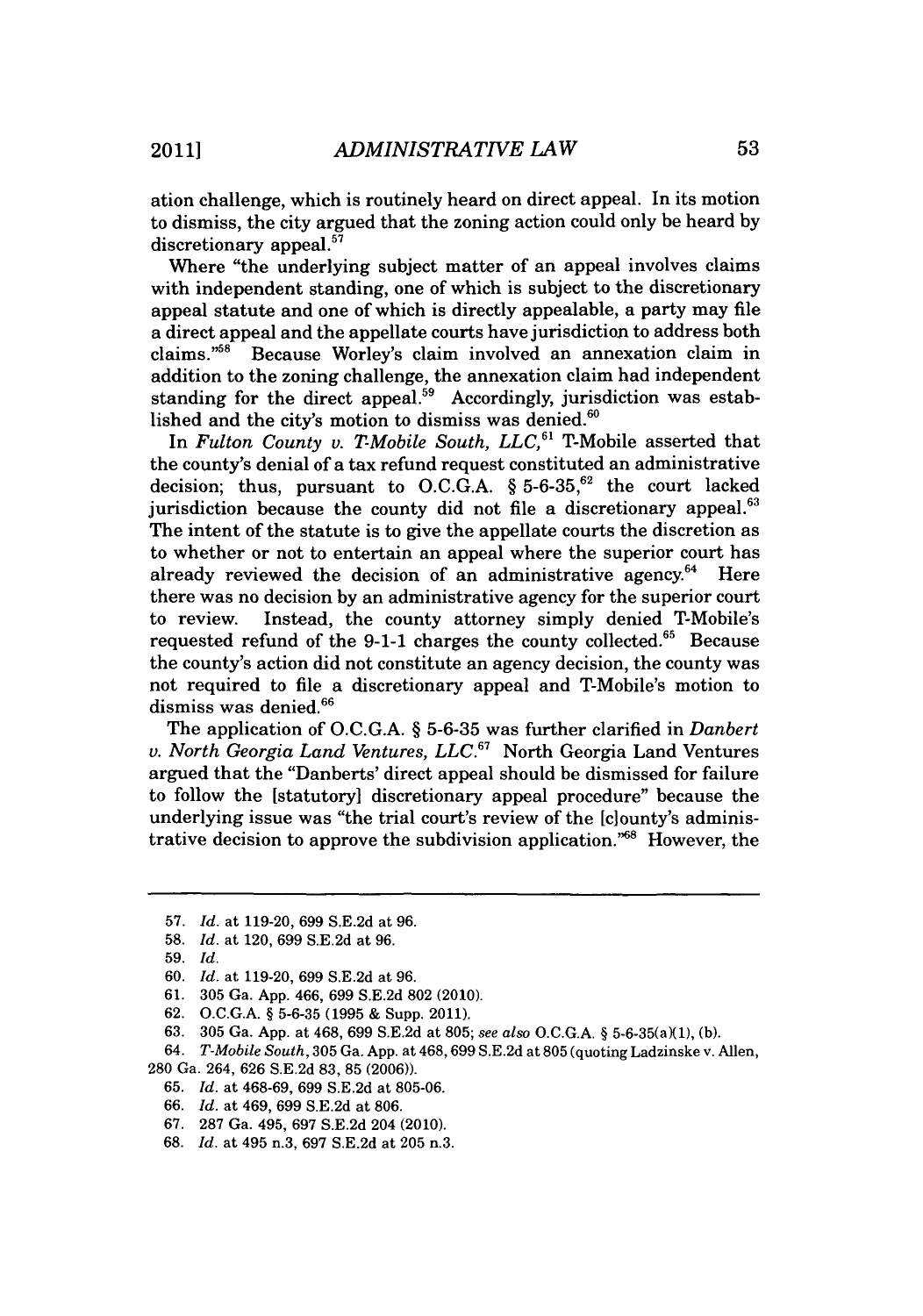county's subdivision regulations provided a specific review procedure for such applications.<sup>69</sup> The Georgia Supreme Court held that where the underlying local ordinance provides a specific remedy, such remedy supersedes the discretionary appeal procedure set forth in **O.C.G.A.** *§* **5- 6-35.'0**

## V. STATUTORY CONSTRUCTION

At times, an agency's construction of the governing statute that the agency is charged with administering becomes the central issue in a case. *ChoicePoint Services, Inc. v. Graham"* provided a good example of this situation. Georgia law allows certain companies to obtain refunds for sales tax paid on purchases of computer equipment that are greater than **\$15** million.72 ChoicePoint made computer purchases exceeding the threshold, but part of the purchases included electronically-delivered computer software not subject to sales taxes. Upon ChoicePoint's filing for sales tax refunds, the Department of Revenue denied the claim. The Department of Revenue reasoned that because part of the purchases was not subject to sales tax, and without such part ChoicePoint had not reached the **\$15** million threshold, no refund was due. ChoicePoint appealed to the superior court but was unsuccessful.<sup>73</sup> The basis for the superior court's ruling was that "the exemption statute applied only to sales of tangible equipment because only such sales were taxable."74 ChoicePoint subsequently filed an application for discretionary appeal that was accepted **by** the Georgia Court of Appeals.

ChoicePoint's primary argument was that the statute was plain on its face and there was no limitation contained in the definition of "computer equipment" that required purchases to be tangible equipment subject to the sales tax.<sup>76</sup> The Department of Revenue presented three unsuccessful arguments in reply. First, it argued that a related statute gave a definition of "sale" that was confined to tangible personal property.<sup>77</sup> The court of appeals was not persuaded, as a more specific definition was present in the contested statute.<sup>78</sup> Second, the Department of

**75.** *Id.*

**78.** *Id.*

*<sup>69.</sup> Id.*

**<sup>70.</sup>** *See id.*

**<sup>71. 305</sup>** Ga. **App.** 254, **699 S.E.2d** 452 (2010).

**<sup>72.</sup>** *Id.* at 254, **699 S.E.2d** at 454; *see also* **O.C.G.A. § 48-8-3 (68)(A) (2009 &** Supp. 2011).

**<sup>73. 305</sup>** Ga. **App.** at **254-55, 699 S.E.2d** at 453-54.

<sup>74.</sup> *Id.* at **255, 699 S.E.2d** at 454.

**<sup>76.</sup>** *Id.*

**<sup>77.</sup>** *Id.* at **256, 699 S.E.2d** at 455.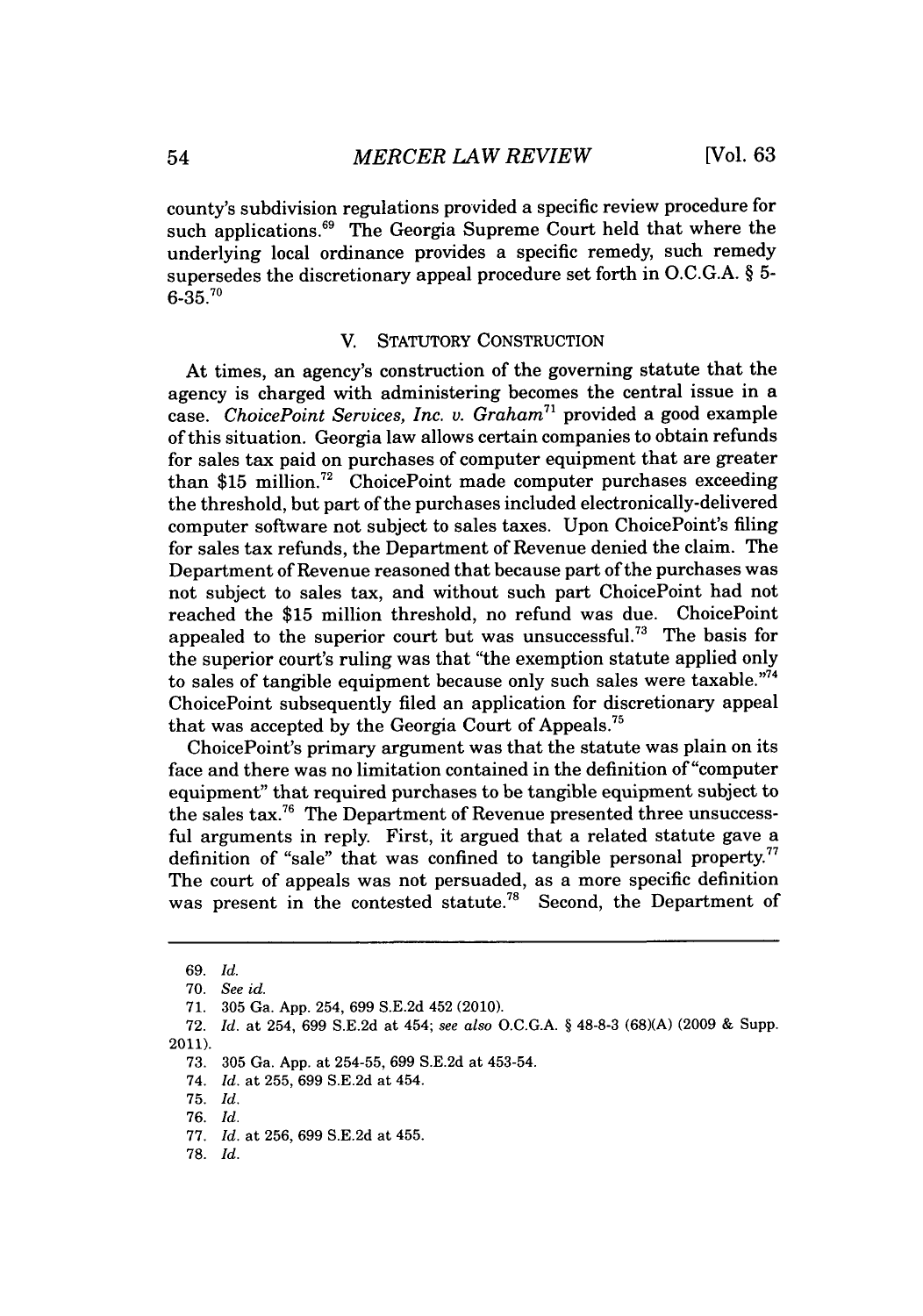Revenue contended that the statute under review did require that tax be collected before a sale could be used to qualify for the granted exemption.<sup>79</sup> The court found no such requirement anywhere in the statutory language.<sup>80</sup> Finally, the Department of Revenue relied upon its promulgated rules and regulations.<sup>81</sup> The court viewed this merely as bootstrapping because the regulation could not exceed the scope of the statute itself.<sup>82</sup>

In reversing the superior court, the court of appeals relied upon the plain language of the statute. $^{83}$  It determined that the language was clear and would not allow deference to the agency determination because to do so would ignore such a primary interpretive rule.<sup>84</sup>

*Judicial Council of Georgia v. Brown & Gallo, LLC<sup>85</sup> was a some*what unique case, in that it involved a rule of a judicial branch agency rather than often-litigated decisions of executive branch agencies.<sup>86</sup> Brown **&** Gallo is a court-reporting business that comes under the administrative ambit of the Board of Court Reporting (Board), part of the Judicial Council of Georgia (Council). Brown **&** Gallo sought a declaratory judgment in superior court to overturn a rule that had been promulgated by the Board and reviewed by the Council.<sup>87</sup> Both defendants moved to dismiss the action, citing sovereign immunity enjoyed **by** the judiciary and also citing a specific exception in the Georgia Administrative Procedure Act (GAPA)<sup>88</sup> for the judiciary under the definition of "agency."89 The superior court would not dismiss the action on either ground, separating an agency of the judiciary from the judiciary itself under both arguments.<sup>90</sup> The court of appeals affirmed the denial of the motion to dismiss, and the Georgia Supreme Court granted review through a petition for a writ of certiorari.<sup>91</sup>

The supreme court styled the primary question in the case as whether the Board and the Council-as agencies of the judiciary and not actually judges-were contained within the definition of the judiciary under the

**90.** *Brown & Gallo, 288* Ga. at **295-96, 702 S.E.2d** at **896.**

**<sup>79.</sup>** *Id. at* **257, 699 S.E.2d** at 455.

**<sup>80.</sup>** *Id.*

**<sup>81.</sup>** *Id.*

**<sup>82.</sup>** *Id. at* **258, 699 S.E.2d** at 456.

**<sup>83.</sup>** *Id.*

<sup>84.</sup> *Id.*

**<sup>85. 288</sup>** Ga. 294, **702 S.E.2d** 894 (2010).

**<sup>86.</sup>** *Id. at* 294-95, **702 S.E.2d** at **896.**

**<sup>87.</sup>** *Id.*

**<sup>88.</sup> O.C.G.A.** tit. **50,** ch. **13. (2009 &** Supp. 2011).

**<sup>89.</sup>** *Id.; see also* **O.C.G.A.** *§* **50-13-2(1)** (defining "agency" as not including the judiciary).

**<sup>91.</sup>** *Id.* at **296, 702 S.E.2d** at **896-97.**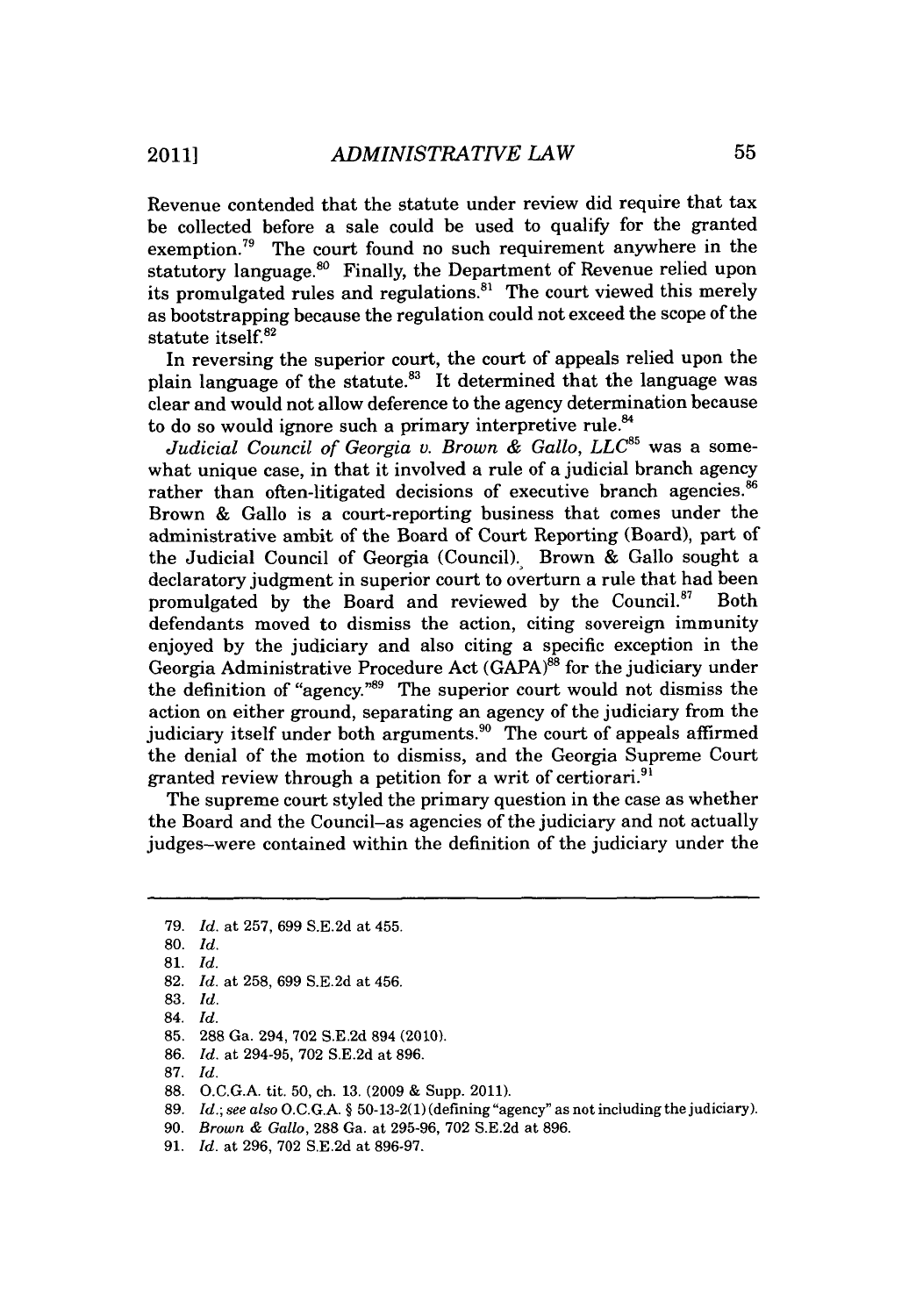**GAPA.9 <sup>2</sup>**The court recited certain **GAPA** provisions and stated that the legislative intent that could be discerned did not point to a definitive answer.<sup>93</sup> Instead, the decision relied largely upon separation of powers.?4 In reversing both the superior court and the court of appeals, the following succinctly describes the gist of the opinion:

Because constitutional separation of powers prohibits the legislative branch from encroaching upon the inherent powers of the judicial branch of government, and because the Council and the Board are agencies of the judiciary which are imbued with responsibilities that are important to the administration of justice belonging naturally and logically to the judicial branch concerning the practice of a profession of officers of the courts, we construe "the judiciary" in **[O.C.G.A. § 50-** 13-2(1)] to include the Council and the Board.<sup>95</sup>

The gold star for the most unusual reported case during the survey period has to go to *Grimes v. Catoosa County Sheriff's Office.*<sup>96</sup> Grimes sought the expungement of a criminal record in a case in which he had been indicted, but which was later nolle prossed. The request went to the sheriff's office, where the record was apparently located, and the sheriff sent it to the district attorney. The district attorney objected to the proposed action, and Grimes was so informed. Grimes appealed the sheriff's denial to superior court. The district attorney requested that the appeal be dismissed because of the prior issuance of the indictment, and the superior court granted the motion. An appeal **by** Grimes ensued.<sup>97</sup>

The court of appeals reversed, holding that the procedures dictated under O.C.G.A. § 35-3-37(d)<sup>98</sup> had not been followed.<sup>99</sup> Even though he had previously been indicted, Grimes was entitled to have the appeal heard **by** the superior court for a finding as to whether any of the statutory reasons barring expungement were present.<sup>100</sup> Because it did not do so, the case was remanded to the superior court for the prerequisite determination. **<sup>0</sup> '**

**<sup>92.</sup>** *Id.* at **296, 702 S.E.2d** at **897.**

**<sup>93.</sup>** *See id. at* **297, 702 S.E.2d** at **897.**

*<sup>94.</sup> See id. at* **297-98, 702 S.E.2d** at **897-98.**

**<sup>95.</sup>** *Id. at* **298, 702 S.E.2d.** at **898.**

**<sup>96. 307</sup>** Ga. **App.** 481, **705 S.E.2d 670** (2010).

*<sup>97.</sup> Id. at* **481-82, 705 S.E.2d** *at* **672-73.** Interestingly, the expungement process originates from **O.C.G.A. § 35-3-37(d) (2006),** although the **GAPA** is broadly utilized. *See, e.g., Grimes,* **307** Ga. **App.** at 484, **705 S.E.2d** at **673.**

**<sup>98.</sup> O.C.G.A. § 35-3-37(d) (2006).**

*<sup>99.</sup> Grimes,* **307** Ga. **App.** at **482-83, 705 S.E.2d** at **672-73.**

**<sup>100.</sup>** *Id.* at 484, **705 S.E.2d** at **673.**

**<sup>101.</sup>** *Id.*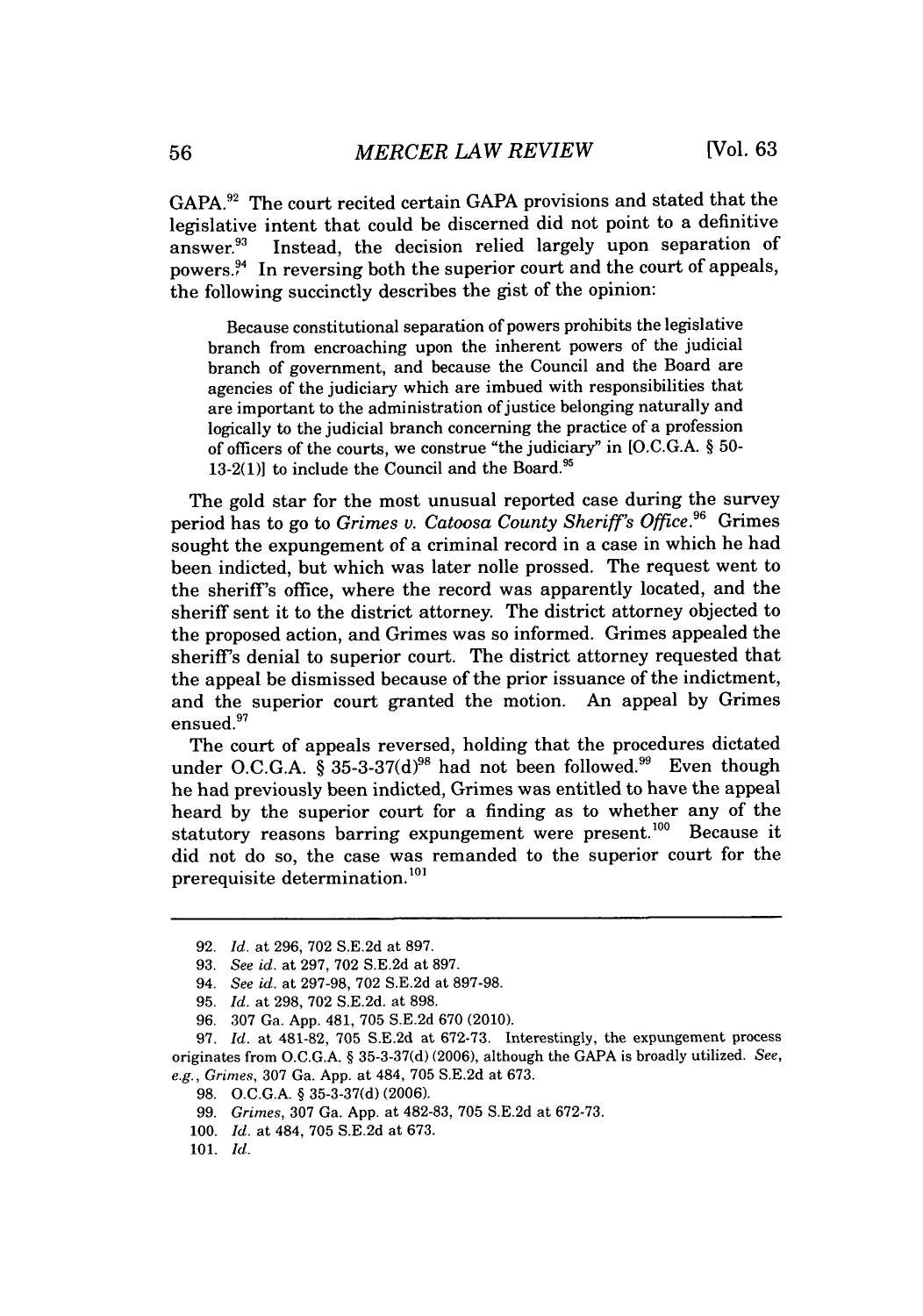The last case in this section concludes several years of court actions concerning how hotel occupancy taxes should be handled **by** online travel companies.<sup>102</sup> *City of Atlanta v. Hotels.com*<sup>103</sup> raised the question of whether a negotiated wholesale rate between an online travel company **(OTC)** and a hotel should be the basis for payment of a hotel occupancy tax or whether the room rate actually paid **by** the consumer to the online travel company was the correct amount. The City of Atlanta brought an action against Hotels.com, pleading that the retail room rate was the correct amount for computing the hotel occupancy tax and also seeking back taxes from many OTCs. The trial court found in favor of the City of Atlanta. It enjoined the **OTC** from acting in a manner inconsistent with the court's order, instructing the OTCs to collect and remit taxes based upon the room rate paid **by** the consumer. Both sides appealed, with the City of Atlanta being listed as the appellant.<sup>104</sup>

So far as the OTCs were concerned, the court interpreted that the questioned ordinance of the City of Atlanta meant the following:

[Tihe amount that is taxable is the retail amount paid for occupancy **by** someone who will occupy the room. Since the consumer cannot obtain the right to occupy the room without paying the retail room rate charged **by** the **OTC,** it is the retail room rate that is the taxable amount or "rent" under the City's ordinance.<sup>105</sup>

In other words, whatever the **OTC** charged the consumer is the basis for the  $\text{tax.}^{106}$  On that count, the trial court was affirmed.<sup>107</sup> Ancillary issues raised **by** the **OTC** were summarily rejected, as was an enumeration of error by the City of Atlanta.<sup>108</sup> Thus, the ordinance and its application were upheld and the judgment of the trial court was affirmed.<sup>109</sup>

# VI. PROCEDURES REGARDING ADMINISTRATIVE **RULES**

The first case in this part is *Lumsden v. Williams*,<sup>110</sup> and while it was an action based in part upon the Repair Act,<sup>111</sup> the interaction with administrative law was based upon a motion to take judicial notice

<sup>102.</sup> *See, e.g.,* Wilson **&** Blackburn, *supra* note **1,** at **7-8.**

**<sup>103. 289</sup>** Ga. **323, 710 S.E.2d 766** (2011).

<sup>104.</sup> *Id.* at **323-25, 710 S.E.2d** at **767-69.**

**<sup>105.</sup>** *Id.* at **326, 710 S.E.2d** at **769.**

**<sup>106.</sup>** *See id.*

**<sup>107.</sup>** *Id.*

**<sup>108.</sup>** *Id.* at **326-28, 710 S.E.2d** at **769-71.**

**<sup>109.</sup>** *Id.* at **328, 710 S.E.2d** at **771.**

**<sup>110. 307</sup>** Ga. **App. 163,** 704 **S.E.2d** 458 (2010).

**<sup>111.</sup> O.C.G.A. §§ 8-2-35** to -43 (2004 **&** Supp. 2011).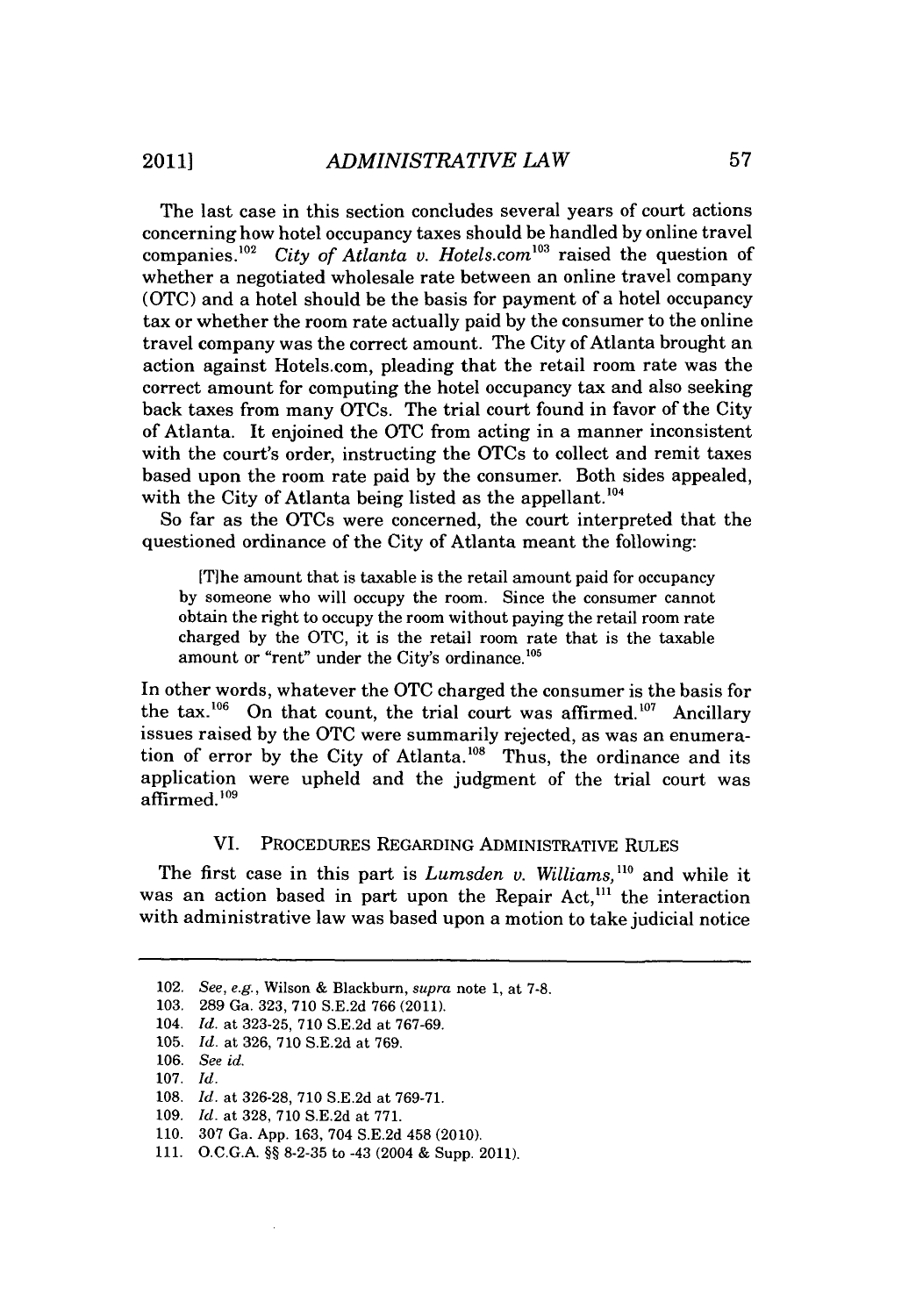of a rule.<sup> $112$ </sup> The Lumsdens were purchasers of a home from Williams, who had provided typical warranties and guaranties on the construction. During the year following the sale of the home, certain problems developed that necessitated an eventual court action.<sup>113</sup>

As a part of its duties, the Department of Community Affairs **(DCA)** provides the state minimum standards for residential buildings like the home that the Lumsdens purchased.<sup>114</sup> The Lumsdens requested that the court give judicial notice to Rule **110-11-1-.11115** as promulgated **by** the DCA.<sup>116</sup> The rule relates to the minimum building code for residences.<sup>117</sup> The trial court denied the Lumsdens' request, finding that the **DCA** had adopted a rule outside of the authority granted to the DCA by the General Assembly.<sup>118</sup> The original authority for the promulgation was O.C.G.A.  $\S$  8-2-20(a)(A)(i)-(ii),<sup>119</sup> which provided for the adoption of the Council of American Building Officials One-and-Two-Family Dwelling Code **(CABO** code).120 That enactment **by** the General Assembly additionally allowed the **DCA** to adopt later additions or amendments to the **CABO** code.121

The version of the regulations that applied at the time of the construction on the home purchased **by** the Lumsdens was promulgated in 2002 **by** the **DCA.** The trial court determined that this promulgation was not a later addition of, or an amendment to, the earlier CABO code.<sup>122</sup> Rather, the promulgation substituted the International Rather, the promulgation substituted the International Residential Code for One-and-Two Family Dwellings  $(IRC)^{123}$  in place of the **CABO** code. 124 Accordingly, the trial court found it was outside of the authority granted to the promulgating agency. Using the prior code for guidance, the trial court held in favor of Williams, the seller. The Lumsdens appealed.<sup>125</sup>

- **115. GA.** COMP. R. **&** REGS. **110-11-1-.11** (2002).
- **116.** *Lumsden,* **307** Ga. **App.** at **165,** 704 **S.E.2d** at 461.
- **117.** *See* **GA.** COMP. R. **&** REGS. **110-11-1-.11.**
- **118.** *Lumsden,* **307** Ga. **App.** at **165,** 704 **S.E.2d** at 461.
- 119. O.C.G.A. § 8-2-20(9)(A)(i)-(ii) (2004).

- 121. *See* **O.C.G.A. §** 8-2-20(9)(AXi)-(ii); **O.C.G.A. § 8-2-23** (2004 **&** Supp. 2011).
- 122. *Lumsden,* **307** Ga. **App.** at **166,** 704 **S.E.2d** at 462.
- **123.** INT'L RESIDENTIAL **CODE** FOR ONE-AND-TWO-FAMILY DWELLINGS (2002) [hereinafter IRC].
	- 124. *Lumsden,* **307** Ga. **App.** at **166,** 704 **S.E.2d** at 462.
	- **125.** *Id.* at **165-66,** 704 **S.E.2d** at 461-62.

<sup>112.</sup> **307** Ga. **App.** at **165,** 704 **S.E.2d** at 461.

**<sup>113.</sup>** *Id. at* **163-65,** 704 **S.E.2d** at 460-61.

<sup>114.</sup> *See* **O.C.G.A.** tit. **8,** ch. 2. (2004 **&** Supp. **2011).**

<sup>120.</sup> *Lumsden,* **307** Ga. **App.** at **165-66,** 704 **S.E.2d** at 461-62; *see also* Council of American Building Officals One-and-Two-Family Dwelling Code **(1989)** [hereinafter **CABO** code].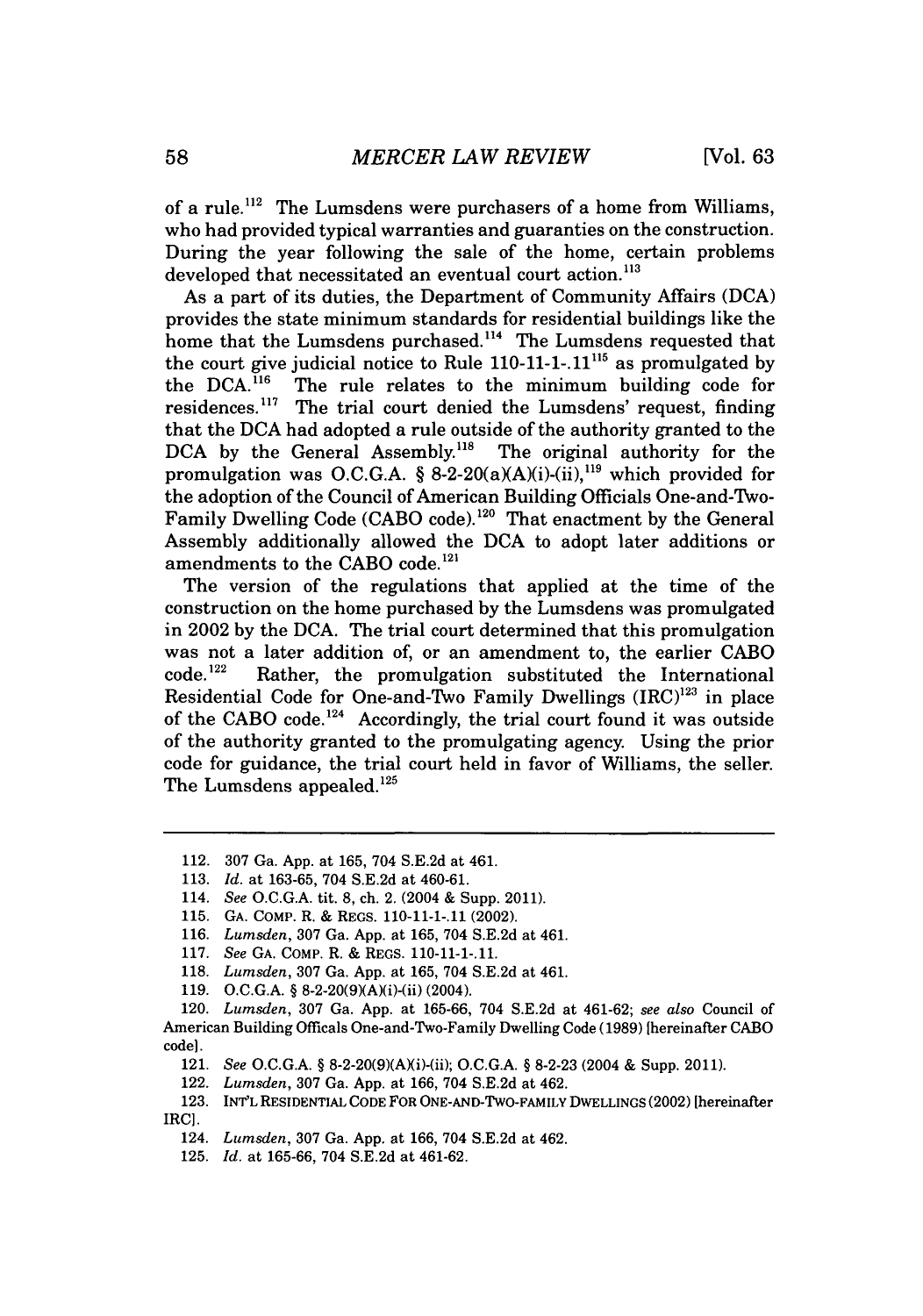The Georgia Court of Appeals framed the issue regarding the regulatory provisions as "whether the IRC can be considered a later edition of [the **CABO** code] and thus whether it could properly be adopted by the DCA, or whether it represents a completely separate code.<sup>"126</sup> The court determined that there were two things that The court determined that there were two things that doomed the questioned promulgation: **(1)** the IRC document contained in its preface a statement that it was a complete code and only took shape after an IRC task force studied the code that had earlier been developed by the Council of American Building Officials;<sup>127</sup> and (2) the General Assembly adopted the IRC document as a new code in 2004,<sup>128</sup> which it would not have needed to do if the document was just a later version of the earlier promulgation.<sup>129</sup> Accordingly, the court of version of the earlier promulgation.<sup>129</sup> appeals upheld the trial court's ruling refusing to give judicial notice to the IRC document.<sup>130</sup> Because of other issues contained in the case, the lower court judgment was affirmed in part and reversed in part.<sup>131</sup>

The other case that raised questions about the validity of an administrative rule was *Georgia Society of Ambulatory Surgical Centers v. Georgia Department of Community Health.132* The Department of Community Health **(DCH)** is empowered to issue a request for data from healthcare providers falling under the certificate of need **(CON)** requirements and also from those in certain provider categories that are exempt from a **CON.'3 <sup>3</sup>**The survey **DCH** issued for completion **by** ambulatory surgical centers was questioned **by** the trade association known as the Georgia Society of Ambulatory Surgery Centers **(GSASC).** The **GSASC** brought an action in superior court for injunctive relief on the basis that the information sought **by** the **DCH** was outside of the statutory scope as enumerated in the enabling statute. The superior court concluded that injunctive relief should be denied and found the law broad enough to permit the request for the contested information. <sup>134</sup>

On appeal, the court of appeals had very little difficulty determining that the trial court's actions were erroneous. Stated succinctly, the ruling was as follows: "We conclude that the trial court abused its discretion in the present case because its decision to deny interlocutory injunctive relief to **GSASC** was based on the erroneous legal conclusion

**<sup>126.</sup>** *Id. at* **166-67,** 704 **S.E.2d** at 462.

**<sup>127.</sup>** *See IRC, supra* note **123,** preface.

**<sup>128.</sup>** *See* **O.C.G.A. §** 8-2-20(9)(B)(i) (2004).

**<sup>129.</sup>** *Lumsden,* **307** Ga. **App.** at **167,** 704 **S.E.2d** at **462-63.**

**<sup>130.</sup>** *Id.* at **167,** 704 **S.E.2d** at 463.

**<sup>131.</sup>** *See id.* at **167-72,** 704 **S.E.2d** at **463-66.**

**<sup>132. 309</sup>** Ga. **App. 31, 710 S.E.2d 183** (2011) [hereinafter *GSASC].*

**<sup>133.</sup>** *Id.* at **32, 710 S.E.2d** at **185;** *see also* **O.C.G.A. §§** 31-6-40(c)(2)(B), -70(a) **(2009).**

<sup>134.</sup> *GSASC,* **309** Ga. **App.** at **31, 710 S.E.2d** at **184-85.**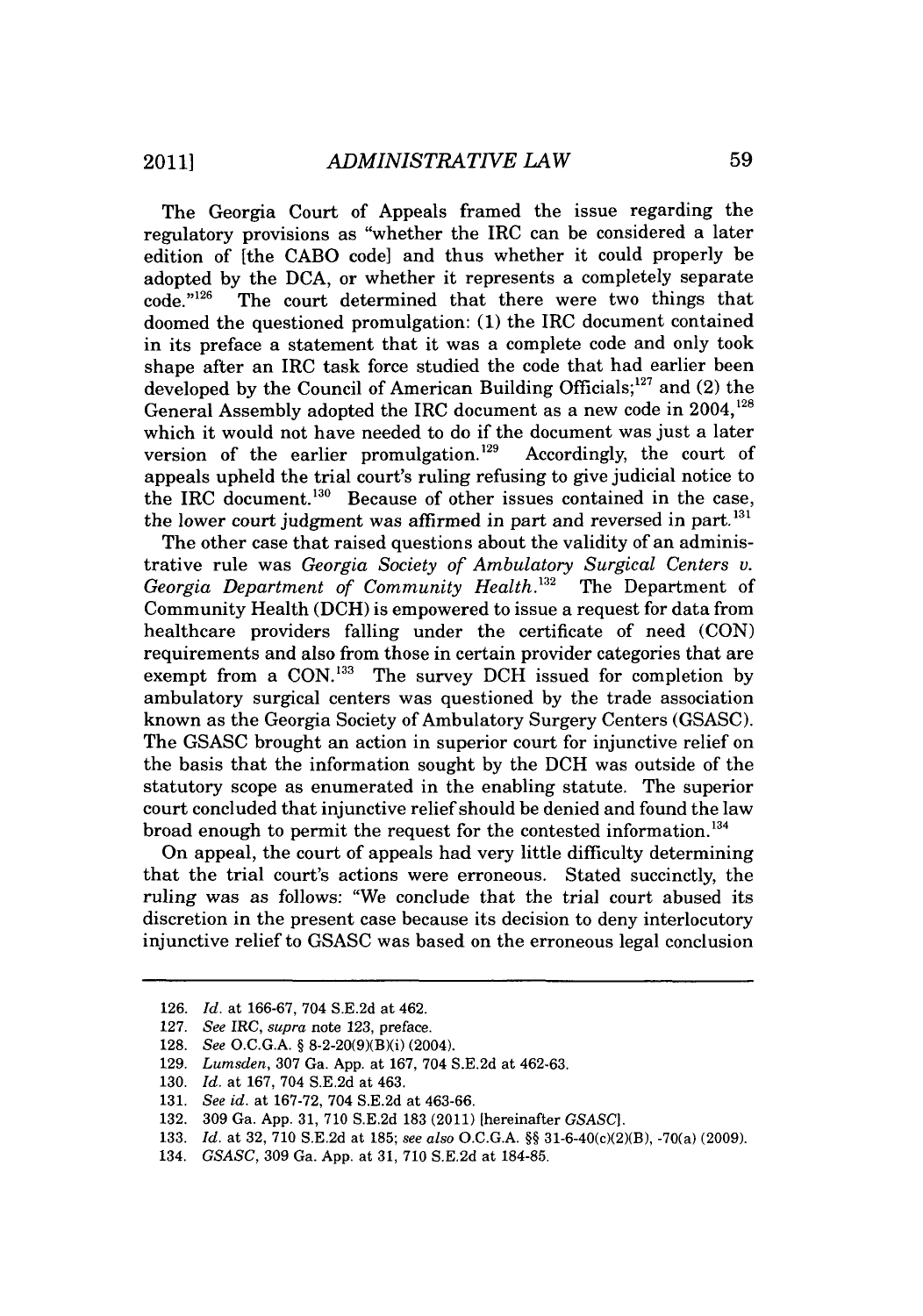that the Disputed Requests were statutorily authorized."<sup>135</sup> The court went on to review the actual statute from which the survey was taken so that it could discern whether the rule was authorized **by** the statute and whether it could be found **by** a trial court to **be** reasonable.' Because the survey contained information in categories that were beyond those in the enabling statute, the court of appeals held that the trial court erred.<sup>137</sup>

Inexplicably, the **DCH** also sought to use its own administrative rules and regulations as authority for the survey questions and information.<sup>138</sup> Besides precedent, it is just plain common sense that a rule cannot surpass the scope of its enabling statute, and the court of appeals readily set the DCH right on this issue.<sup>139</sup>

**A** final argument made **by** the **DCH** was that the trade association failed to exhaust administrative remedies. The argument was premised on the availability of an administrative hearing if one of the healthcare providers failed to respond to the annual survey.<sup>140</sup> While reinforcing that exhaustion of administrative remedies continues to be the rule, the court of appeals held that exhaustion in this particular case would have been futile.<sup>141</sup> Drawing from *Glynn County Board of Education v.*  $Lane$ ,<sup>142</sup> the court of appeals held that, in light of the expressed position of the **DCH** and its commissioner, administrative proceedings would basically have been held before the agency "on the question of its own conduct.<sup>"143</sup> Thus, the added expense of another layer of litigation would have been fruitless.<sup>144</sup>

### VII. **SOVEREIGN** IMMUNITY

Besides *Judicial Council of Georgia v. Brown & Gallo, LLC.,<sup>4</sup> s* the only other case during the survey period involving the sovereign immunity of agencies was *Upper Oconee Basin Water Authority v.* Jackson County.<sup>146</sup> Several counties in northeast Georgia banded

146. **305** Ga. **App.** 409, **699 S.E.2d 605** (2010).

**<sup>135.</sup>** *Id. at* 33-34, **710 S.E.2d** at **186.**

**<sup>136.</sup>** *See id. at* 34-35, **710 S.E.2d** at **186-87.**

**<sup>137.</sup>** *Id. at* **37, 710 S.E.2d** at **188.**

**<sup>138.</sup>** *Id.*

**<sup>139.</sup>** *See id.*

<sup>140.</sup> *Id.*

<sup>141.</sup> *Id.*

<sup>142.</sup> **261** Ga. 544, 407 **S.E.2d** 754 **(1991).**

<sup>143.</sup> *GSASC,* **309** Ga. **App.** at **38, 710 S.E.2d** at **189** (quoting *Glynn Cnty. Bd. of Educ.,* **261** Ga. at 546, 407 **S.E.2d** at **756)** (internal quotation marks omitted).

<sup>144.</sup> *Id.*

<sup>145.</sup> **288** Ga. 294, **702 S.E.2d** 894 (2010).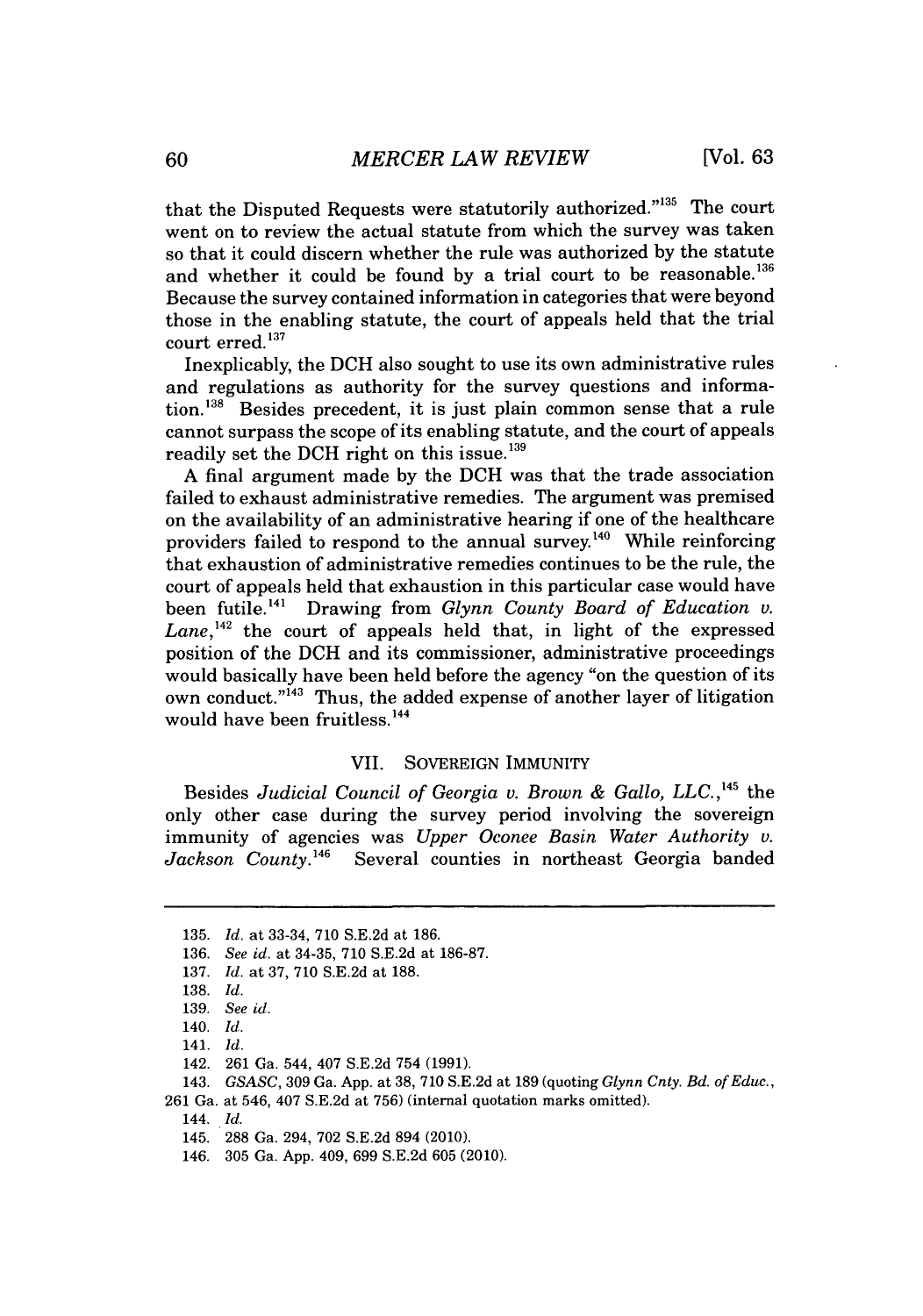together under a 1994 enactment  $(Act)^{147}$  to become the membership of the Upper Oconee Basin Water Authority (Authority).<sup>148</sup> The member counties entered into an agreement in **1996** to further the purpose of the Act-increase water supplies to the member counties-and to complete the Bear Creek Reservoir project.<sup>149</sup> According to this agreement, the water was divided among the members according to "Entitlement Shares," which represented the percentage of the reservoir output that would be piped to each of the counties.<sup>150</sup> The actual amount that could be withdrawn from the reservoir for a particular county was "a quantity equal to the **.** . **.** approved Established Yield of the Project multiplied **by** the Member County's Entitlement Share of the Project."<sup>151</sup>

Jackson County requested that the Authority go back and recalculate the Established Yield because of record droughts in the immediate prior years, which the county felt would reduce the numbers. Surprisingly, the Authority said no. Jackson County brought an action in superior court asking for a judgment that the Authority was in breach, an injunction requiring the requested recalculation **by** prohibiting use of the current Established Yield, and a declaration granting the recalculation originally requested **by** the county because the current Established Yield was incorrect.<sup>152</sup>

The Authority pleaded sovereign immunity and pointed to the enactment of the General Assembly specifically categorizing the Authority as a political subdivision.<sup>153</sup> However, Jackson County obviously anticipated sovereign immunity as a defense and presented to the trial court that the claim arose under an intergovernmental agreement, which is essentially a contract among the member counties.'5 4 Thus, sovereign immunity regarding contracts was waived **by** the Georgia Constitution<sup>155</sup> and by general law.<sup>156</sup> After the trial court denied the Authority's motion to dismiss, an appeal ensued.<sup>157</sup>

**152.** *Id. at* 411, **669 S.E.2d** at **607.**

- 154. *Upper Oconee Basin Water Auth.,* **305** Ga. **App.** at 412, **699 S.E.2d** at **608.**
- **155. GA. CONST.** *art.* **I, §** 2, para. 9(c).

<sup>147.</sup> *See Ga.* H.R. Bill 1514, Reg. Sess.. 1994 Ga. Laws **5123.**

<sup>148.</sup> *Id.* **§ 5(b).**

<sup>149.</sup> *Upper Oconee Basin Water Auth.,* **305** Ga. **App.** at 410, **699 S.E.2d** at **606-07.**

**<sup>150.</sup>** *Id.*

**<sup>151.</sup>** *Id. at* 410-11, **699 S.E.2d** at **607** (internal quotation marks omitted).

**<sup>153.</sup>** *Id.* at 411-12, **669 S.E.2d** at **607;** *see also* Ga. H.R. Bill 1514 **§ 3,** 1994 Ga. Laws at **5125.**

**<sup>156.</sup>** *Upper Oconee Basin Water Auth.,* **305** Ga. **App.** at 412, 699 **S.E.2d** at **608;** *see also* **O.C.G.A. §** 50-21-1(a) **(2009).**

**<sup>157.</sup>** *Upper Oconee Basin Water Auth.,* **305** Ga. **App.** at 409, **669 S.E.2d** at **606.**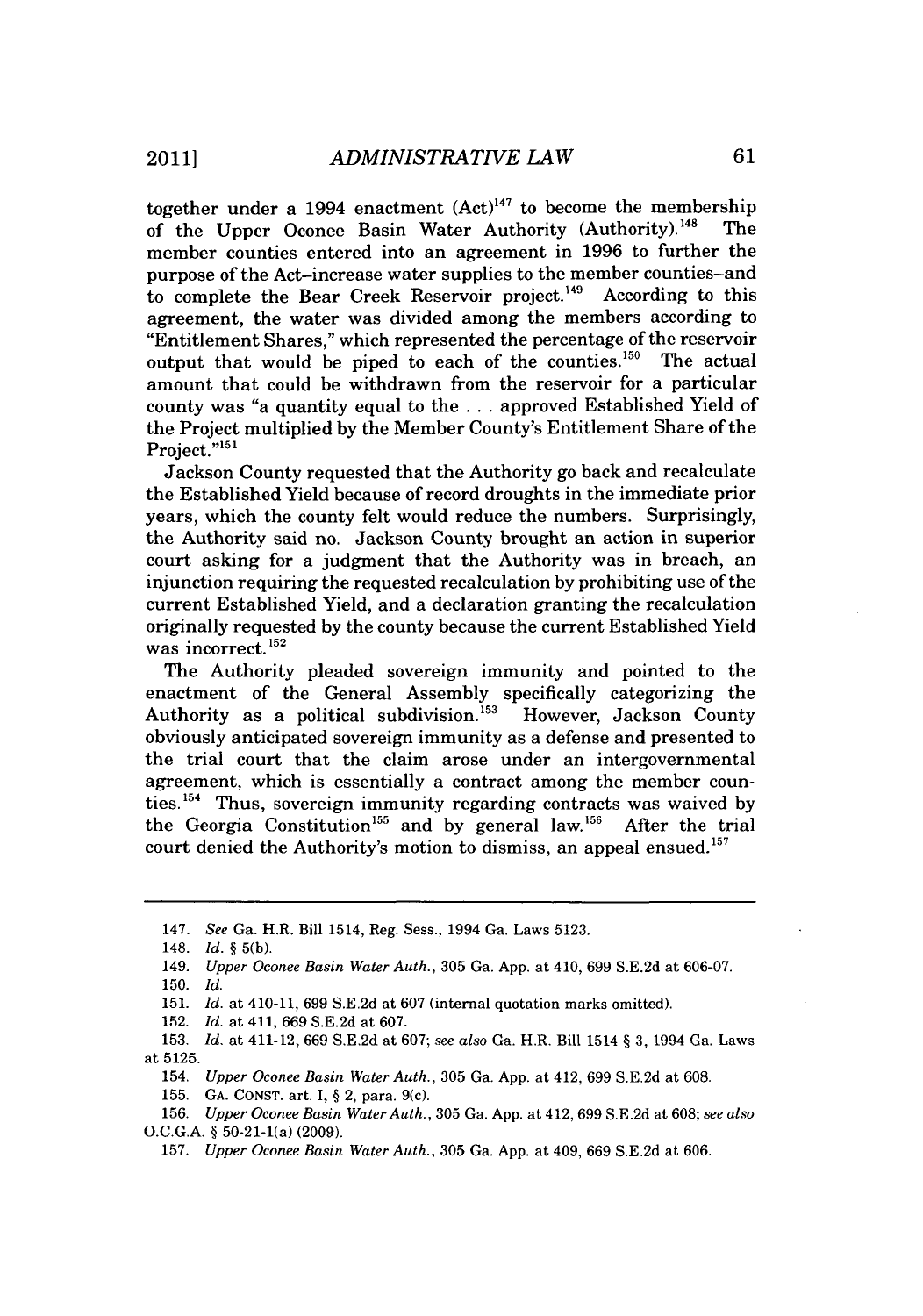Using the analysis described in the preceding paragraph, the Georgia Court of Appeals stated that "the essence of the [clounty's claim is for breach of the [algreement."<sup>158</sup> In fact, the agreement itself had a provision authorizing a member county to bring an action for enforcement.<sup>159</sup> Accordingly, there was no sovereign immunity.<sup>160</sup> The Authority presented additional reasons that the action should not continue, including failure to state a claim upon which relief could be granted, failure to state properly a claim for declaratory relief, and additional defenses regarding the breach of contract claims.<sup>161</sup> At the preliminary stage of the litigation from which the appeal was taken, the court of appeals ruled that it could not use the record in the case thus far as a reason to absolve the Authority from possible liability that could be proven **by** Jackson County.162 Accordingly, the court of appeals affirmed the trial court's denial of the Authority's motion to dismiss.<sup>163</sup>

#### VIII. **LEGISLATIVE UPDATE**

Likely owing to the change in administration from the statewide elections of 2010, there was considerable activity at the 2011 regular session of the General Assembly regarding administrative agencies. While some changes were relatively minor, some were **highly** significant. The more noteworthy ones include the following:

**1.** The Council of Superior Court Judges of Georgia will be responsible for reimbursing counties for the expenses of habeas corpus cases instead of the duty falling to the commissioner of administrative services.<sup>164</sup>

2. The Georgia Agricultural Exposition Authority was transferred for purposes of administration from the Department of Natural Resources to the Department of Agriculture.<sup>165</sup> In a real no-brainer, the Commissioner of Agriculture was added as an ex officio member of the authority. $166$ 

164. Ga. *S.* Bill **193 § 1,** Reg. Sess., 2011 Ga. Laws *477* (codified at **O.C.G.A. §** 9-14-53 (Supp. 2011)).

**165.** Ga. H.R. Bill **125 §** 2, Reg. Sess., 2011 Ga. Laws **261** (codified at **O.C.G.A. § 2-3-3** (Supp. 2011)) (amending **O.C.G.A. §** 12-3-472 **(2006)** and redesignating as **O.C.G.A. § 2-3-3** (Supp. 2011)).

**166.** *Id.*

**<sup>158.</sup>** *Id.* at 412, **669 S.E.2d** at **608.**

**<sup>159.</sup>** *Id.* at 413, **669 S.E.2d** at **608.**

**<sup>160.</sup>** *Id.*

**<sup>161.</sup>** *Id.* at 413-14, **669 S.E.2d** at **608-09.**

**<sup>162.</sup>** *Id.* at 414, **699 S.E.2d** at **609.**

**<sup>163.</sup>** *Id.* at 415, **699 S.E.2d** at **610.**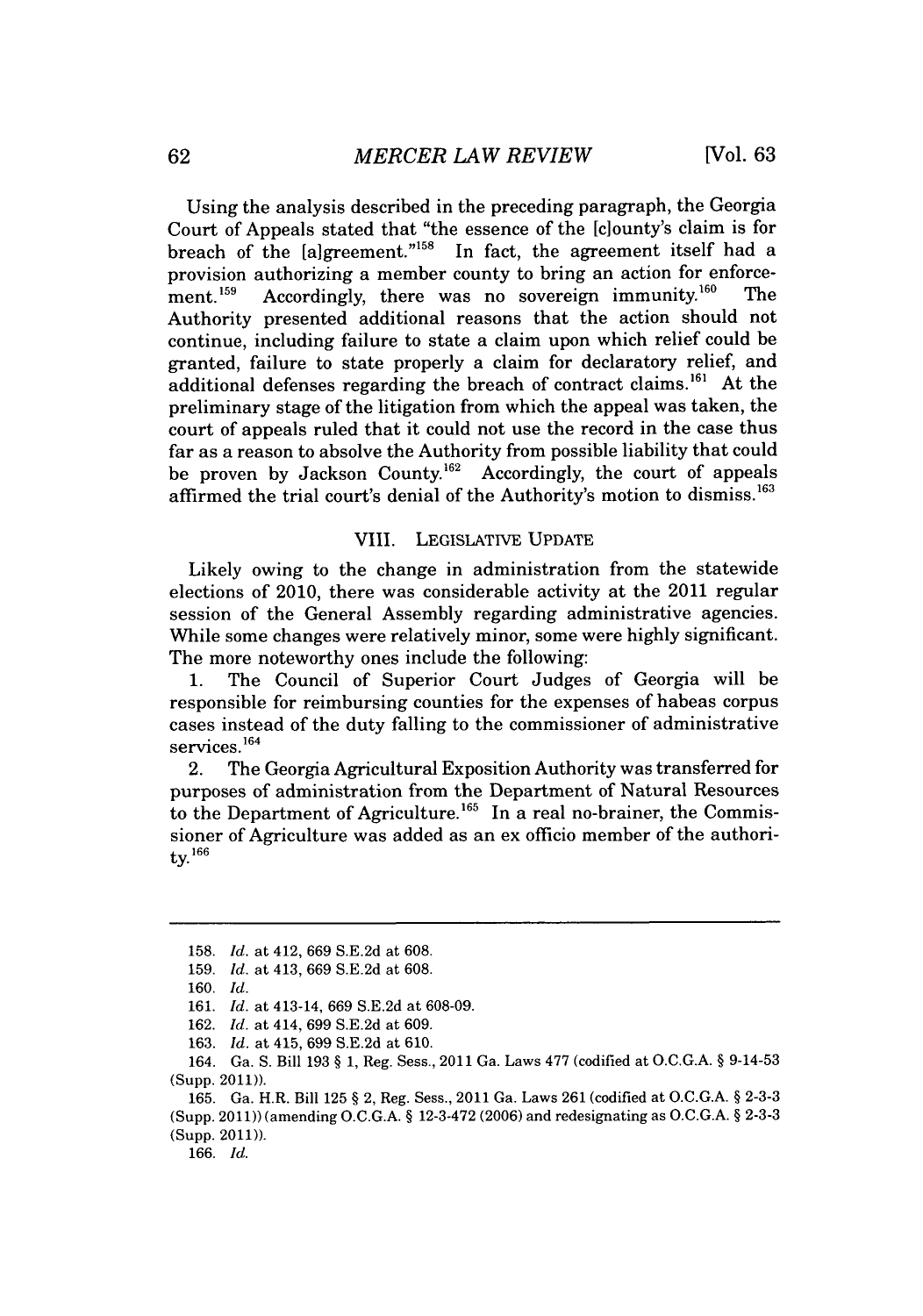**3.** The Georgia Public Defender Standards Council has undergone changes to its membership and refinement of the duties of both the council and its director.<sup>167</sup>

4. Members of local boards of education must now have terms that are at least four years long, and those boards in counties with homestead option sales and use taxes must have at least seven district board members unless there has been a contrary local enactment.<sup>168</sup>

**5.** In somewhat of a new division of territory, the State Board of Education, the Board of Regents of the University System of Georgia, and the Board of Technical and Adult Education will have a framework for coordinating curriculum and standards for certain courses and the credit to be given.<sup>169</sup>

**6.** There is a new State Education Finance Study Commission to analyze such things as education funding, student transportation, teacher pay, and several other areas. $170$ 

**7.** The Georgia Capitol Museum is no longer part of the office of the Secretary of State. $171$  It has been transferred to the Board of Regents of the University System of Georgia.172 Additionally, the Capitol Arts Standards Commission has its membership increased **by** one to include the Secretary of State.<sup>173</sup>

**8.** The State Medical Education Board is gone and its functions were transferred to the Georgia Board for Physician Workforce.<sup>174</sup> The

**172.** *Id.*

**<sup>167.</sup>** Ga. H.R. Bill **238,** Reg. Sess., 2011 Ga. Laws **91** (codified in scattered sections **of O.C.G.A.** tit. **17,** ch. 12 (Supp. 2011)) (amending scattered sections **of O.C.G.A.** tit. **17,** ch. 12 (Supp. 2011)).

**<sup>168.</sup>** Ga. **S.** Bill **79 §§** 1-2, Reg. Sess., 2011 Ga. Laws **26** (codified **atO.C.G.A. §§ 20-2-52** to **-52.1** (Supp. 2011)) (amending **O.C.G.A. § 20-2-52 (2009)** and enacting **O.C.G.A. §** 20-2- **52.1** (Supp. 2011)).

**<sup>169.</sup>** Ga. H.R. Bill **186 §§ 1-9,** Reg. Sess., 2011 Ga. Laws **635** (codified in scattered sections of **O.C.G.A.** tit. 20, ch. 2 (Supp. 2011) (amending scattered sections of **O.C.G.A.** tit. 20, ch. 2 **(2009),** repealing **O.C.G.A. § 20-2-161.1 (2009),** and enacting **O.C.G.A. §§** 20-2- **159.1** to **-159.5** (Supp. 2011)).

**<sup>170.</sup>** Ga. H.R. Bill **192 § 1,** Reg. Sess. (to be codified at **O.C.G.A. §§ 20-2-330** to **-333.3)** (enacting **O.C.G.A. H§ 20-2-330** to **-333.3).**

**<sup>171.</sup>** Ga. **S.** Bill **190 §§** 1-2, Reg. Sess., 2011 Ga. Laws **617** (codified at **O.C.G.A. § 20-3-** 40 (Supp. 2011)) (enacting **O.C.G.A. §** 20-3-40 (Supp. 2011) and repealing **O.C.G.A. §§** 45- **13-60** to **-62 (1997)).**

**<sup>173.</sup>** *Id. §* **3** (codified at **O.C.G.A. § 45-13-70** (Supp. 2011)) (amending **O.C.G.A. §** 45-13- **70 (2006)).**

<sup>174.</sup> Ga. H.R. Bill **509,** Reg. Sess., 2011 Ga. Laws 459 (codified in scattered sections of the **O.C.G.A.)** (amending scattered sections of the **O.C.G.A.).**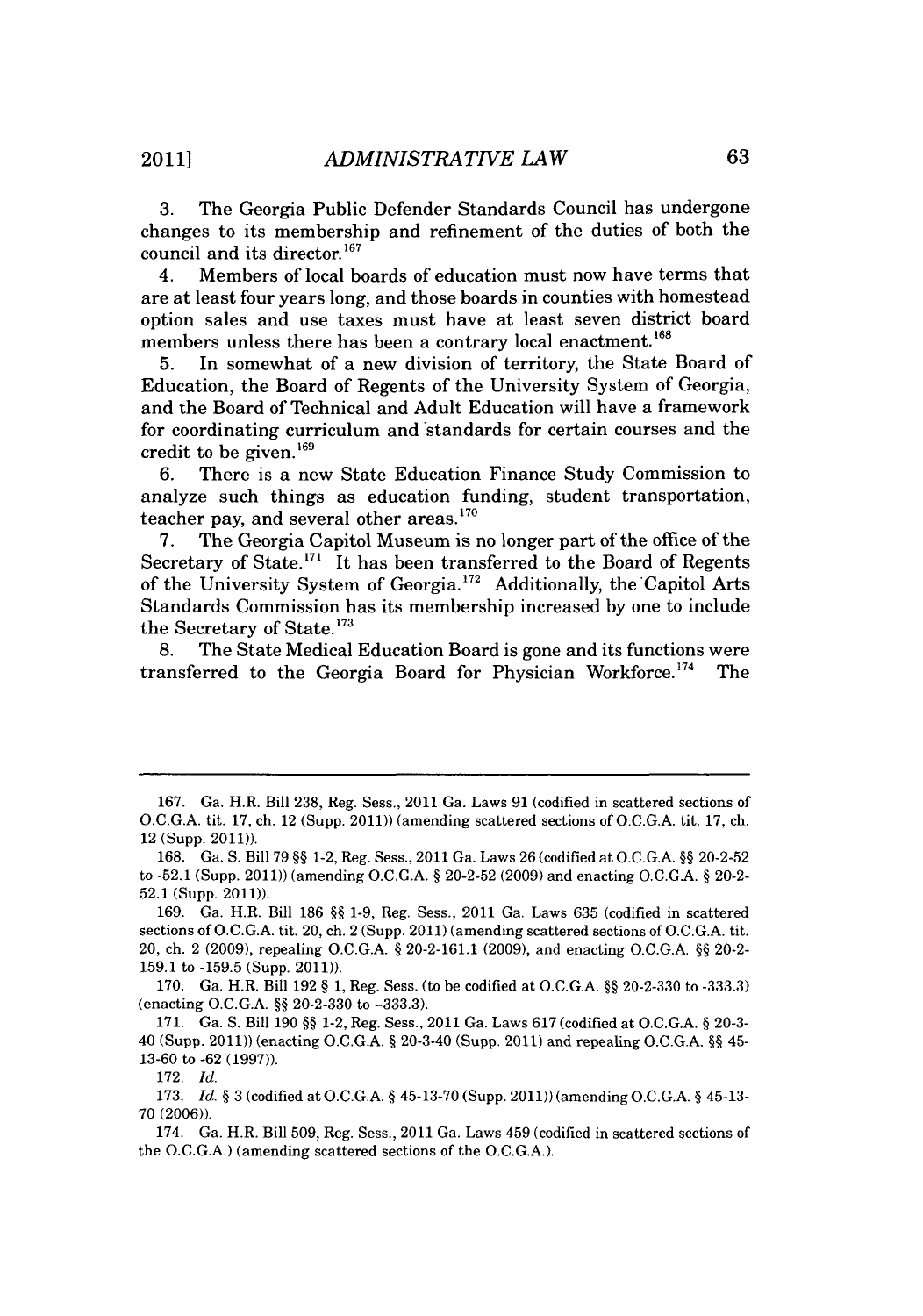receiving board was also given the power to award loans and scholarships.<sup>175</sup>

**9.** There is now a State Veterinary Education Board that will grant loans for education of veterinarians whose practice will include food animal specialties.<sup>176</sup> The functions are dependent upon when or if appropriations are made.'

**10.** The State Board of Technical and Adult Education will now be known as the State Board of the Technical College System of Geor- $\rm gia.$ <sup>178</sup>

**11.** There is now established an Office of College and Career Transitions as a part of the Technical College System of Georgia.<sup>179</sup>

12. The 2011 Special Council on Criminal Justice Reform for Georgians has been created to study the current criminal justice structure.<sup>180</sup> Additionally, the General Assembly created the Special Joint Committee on Georgia Criminal Justice Reform.'

**13.** The former Division of Public Health has been split from the Department of Community Health and now will be known as the Department of Public Health, complete with a board and a commission $er<sup>182</sup>$  In the same enactment, the Hemophilia Advisory Board was created and assigned to the Department of Community Health.<sup>183</sup>

14. There is now a Special Advisory Commission on Mandated Health Insurance Benefits that will attempt to ascertain the costs of mandated health benefits.<sup>184</sup>

**179.** Ga. **S.** Bill **161 § 1,** Reg. Sess., 2011 Ga. Laws 421 (codified at **O.C.G.A. §** 20-4-37 (Supp. 2011)) (enacting **O.C.G.A. §** 20-4-37 (Supp. 2011)).

**<sup>175.</sup>** *Id. §* **1** (codified at **O.C.G.A. § 20-3-512** (Supp. 2011)) (amending **O.C.G.A. § 20-3- 512 (2009)).**

**<sup>176.</sup>** Ga. H.R. Bill **60 §** 2, Reg. Sess., 2011 Ga. Laws **333** (codified at **O.C.G.A. §§ 20-3- 518.1** to **-518.7** (Supp. 2011)) (enacting **O.C.G.A. §§ 20-3-518.1** to **-518.7** (Supp. 2011)).

**<sup>177.</sup>** *Id.*

**<sup>178.</sup>** Ga. H.R. Bill 49, Reg. Sess., 2011 Ga. Laws **632** (codified at **O.C.G.A. §** 20-4-10 (Supp. 2011)) (amending scattered sections of the **O.C.G.A.)).**

**<sup>180.</sup>** Ga. H.R. Bill **265 § 1,** Reg. Sess., 2011 Ga. Laws **35** (codified at **O.C.G.A. § 28-13-2** (Supp. 2011)) (enacting **O.C.G.A. § 28-13-2** (Supp. 2011)).

**<sup>181.</sup>** *Id.* (codified at **O.C.G.A. § 28-13-3** (Supp. 2011)) (enacting **O.C.G.A. § 28-13-3** (Supp. 2011)).

**<sup>182.</sup>** Ga. H.R. Bill 214 **§§ 3-1** to -2, Reg. Sess., 2011 Ga. Laws **705** (codified at O.C.G.A. **§ 31-2A-1** (Supp. 2011)) (enacting **O.C.G.A. § 31-2A-1** and amending scattered sections of the **O.C.G.A.).**

**<sup>183.</sup>** *Id.* **§** 2-1 (codified at **O.C.G.A. § 31-1-12** (Supp. 2011)) (enacting **O.C.G.A. § 31-1-12** (Supp. 2011)).

<sup>184.</sup> Ga. **S.** Bill **17,** Reg. Sess., 2011 Ga. Laws **329** (codified at **O.C.G.A. §** 33-1-19 (Supp. 2011)) (enacting **O.C.G.A. § 33-1-19** (Supp. 2011)).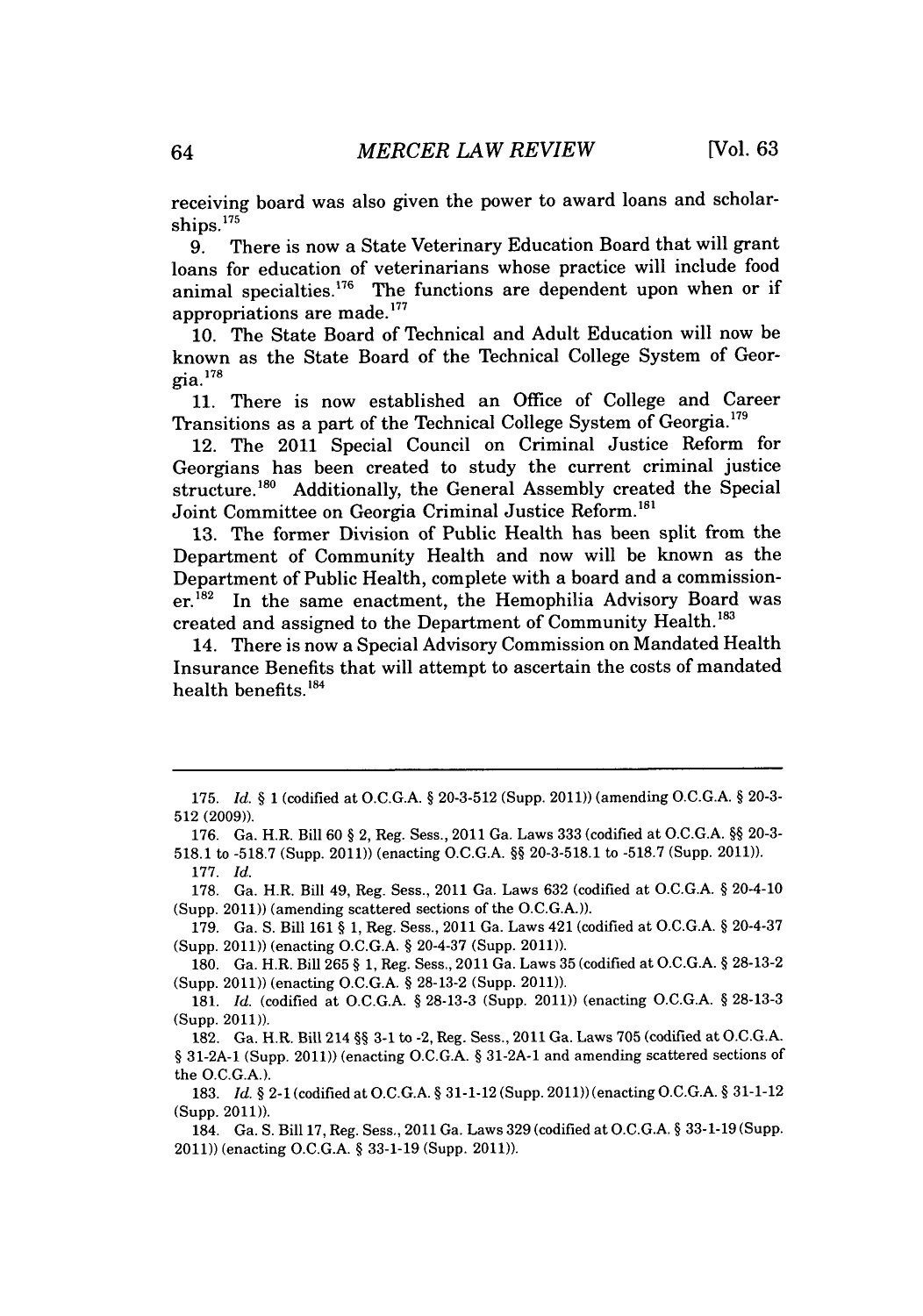**15.** The Department of Public Safety has reacquired its employees that had previously been assigned to the Georgia Aviation Authority, and the department will once more have administrative control over such functions.<sup>185</sup>

**16.** There is now a Martin Luther King, Jr. Advisory Council which will, among other things, have the power to create a nonprofit corporation in furtherance of its purposes.<sup>186</sup>

**17.** The powers currently residing in the Office of Planning and Budget relative to the Georgia Council for the Arts are shifted over to the Department of Economic Development.<sup>187</sup>

**<sup>185.</sup>** Ga. H.R. Bill 414 *§§* 2, 4, Reg. Sess., 2011 Ga. Laws 409 (codified at O.C.G.A. *§ 6-* 5-4 (Supp. 2011) and **O.C.G.A.** *§* 35-2-140 (Supp. 2011)) (amending **O.C.G.A.** *§* 6-5-4 **(2009)** and enacting **O.C.G.A.** *§* 35-2-140 (Supp. 2011)).

**<sup>186.</sup>** Ga. **S.** Bill 141, Reg. Sess., 2011 Ga. Laws **255** (codified at **O.C.G.A.** *§§* 50-8-240 to -242 (Supp. 2011)) (enacting **O.C.G.A.** *§§* 50-8-240 to -242 (Supp. 2011)).

**<sup>187.</sup>** Ga. H.R. Bill 264 *§* 4, Reg. Sess., 2011 Ga. Laws 514 (codified at **O.C.G.A.** *§* **50-12- 25** (Supp. 2011)) (amending **O.C.G.A.** *§* **50-12-25 (2009)).**